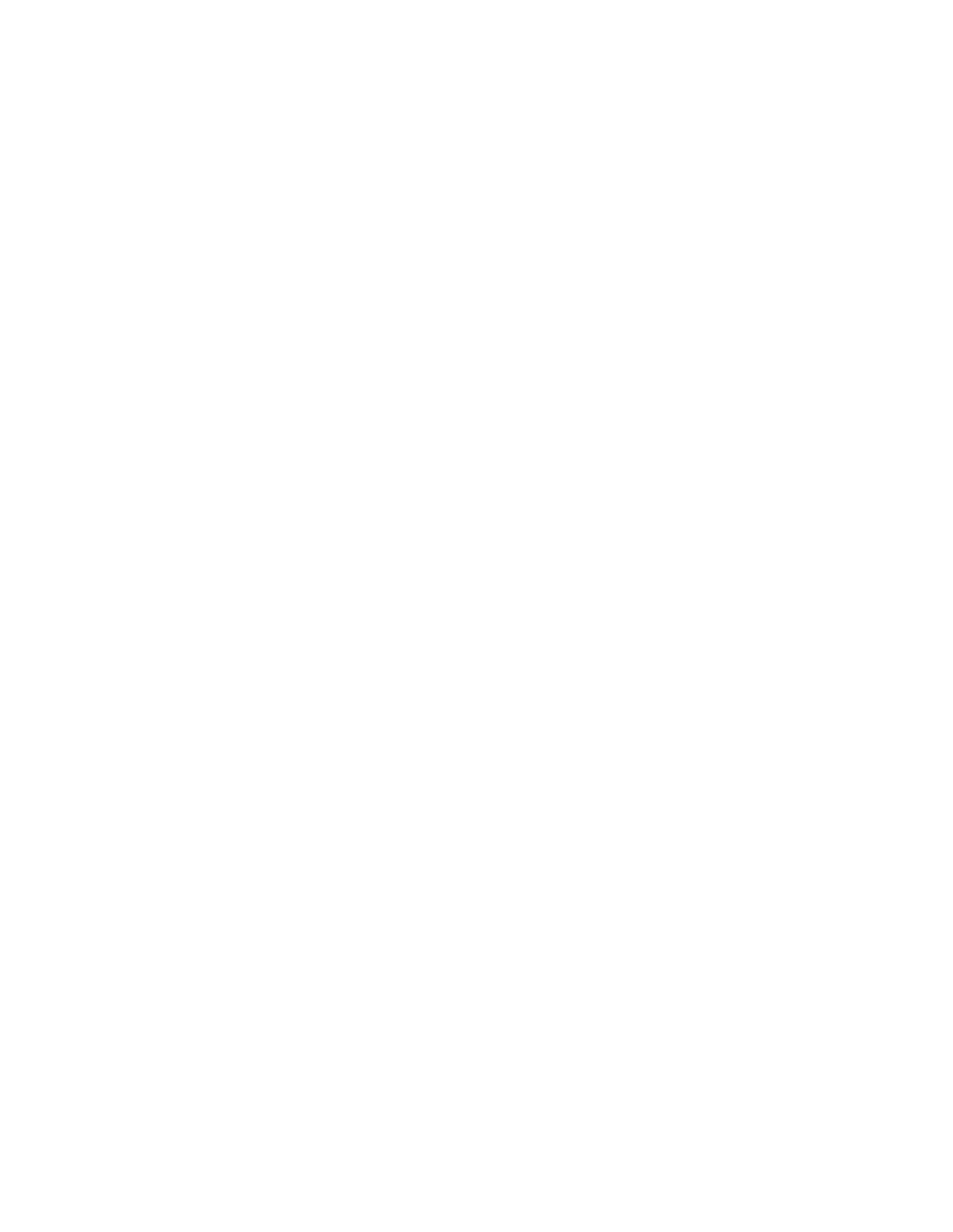# **School Health Advisory Council**







Additional information on how to support a functioning SHAC can be found in, *Promoting Healthy Youth, Schools, and Communities: A Guide to Community-School Health Councils* and is available for download from www.schoolhealth.info

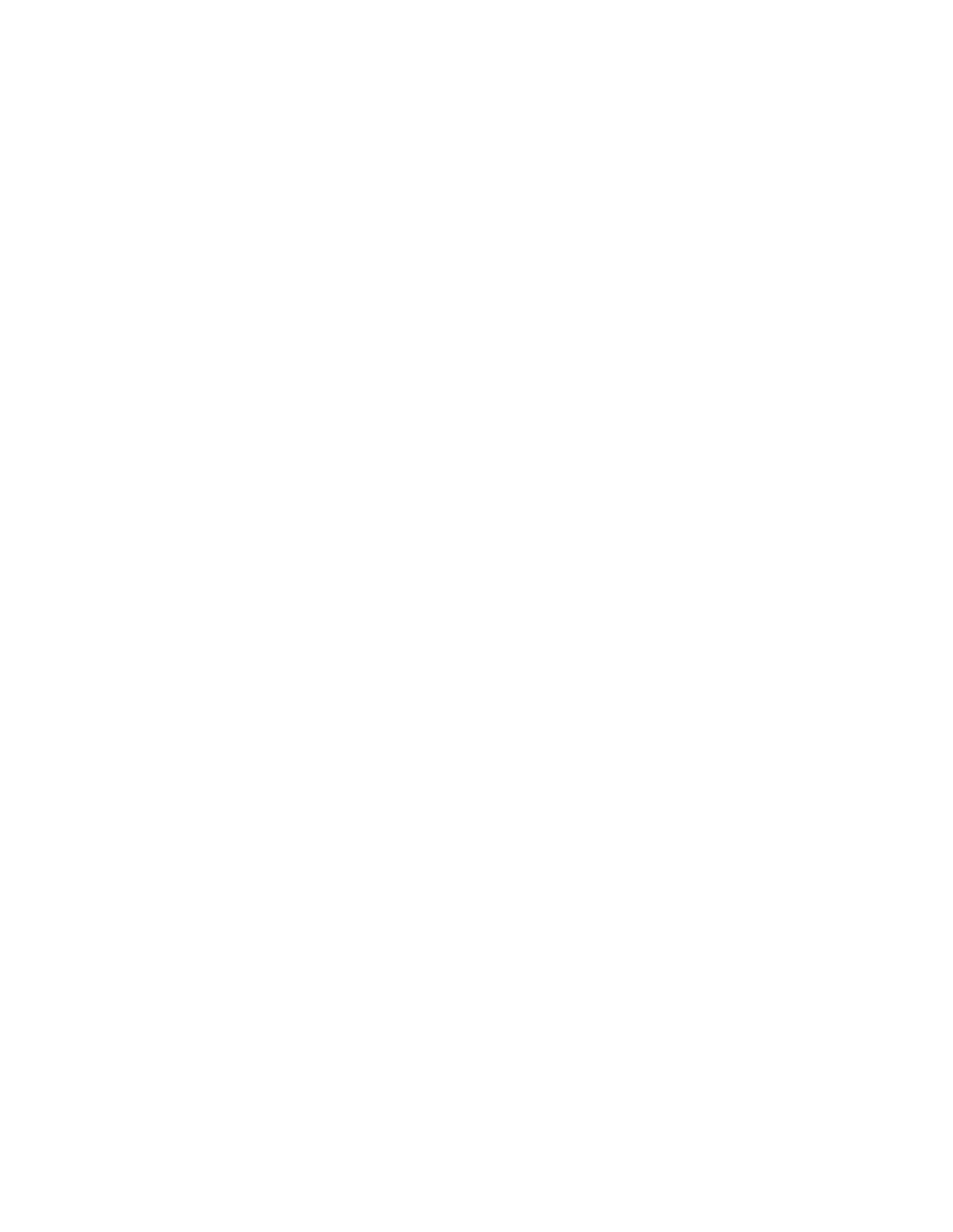

## **Table of Contents**

| Introduction to School Health Advisory Councils (SHACs)4 |
|----------------------------------------------------------|
| Student Health and Academic Performance 5                |
| What Are School Health Advisory Councils? 6              |
| What Is Texas Law Regarding SHACs? 7                     |
|                                                          |
| How Do SHACs Get Started? 10                             |
| Who Are Members of SHACs?. 11                            |
| How Are SHAC Members Selected? 12                        |
|                                                          |
|                                                          |
|                                                          |
| Conducting an Assessment 16                              |
| How Are SHAC Meetings Conducted? 17                      |
| What Factors Influence the Effectiveness of a SHAC? 18   |
| How Are SHACs Evaluated?. 19                             |
|                                                          |
|                                                          |
|                                                          |
|                                                          |
|                                                          |

#### *Acknowledgments*

The Texas Department of State Health Services (DSHS) would like to express its gratitude to the American Cancer Society and its partners in the development of the original manual and for allowing DSHS to adapt this document for Texas.

The original *School Health Advisory Council Guide* was developed, distributed and funded by the American Cancer Society with assistance during development from the following:

- The American Cancer Society, High Plains Division, Inc.
- Christin P. Bellian, American Cancer Society, Project Lead
- The North Carolina Department of Public Instruction,
	- Division of Curriculum and Instruction, Healthful Living Section.

The Education Service Center Regional School Health Specialists provide trainings and technical support to local school districts in their efforts to establish effective SHACs. DSHS would like to acknowledge its partner in this effort, the Texas Cancer Council, for their support of the Texas School Health Network.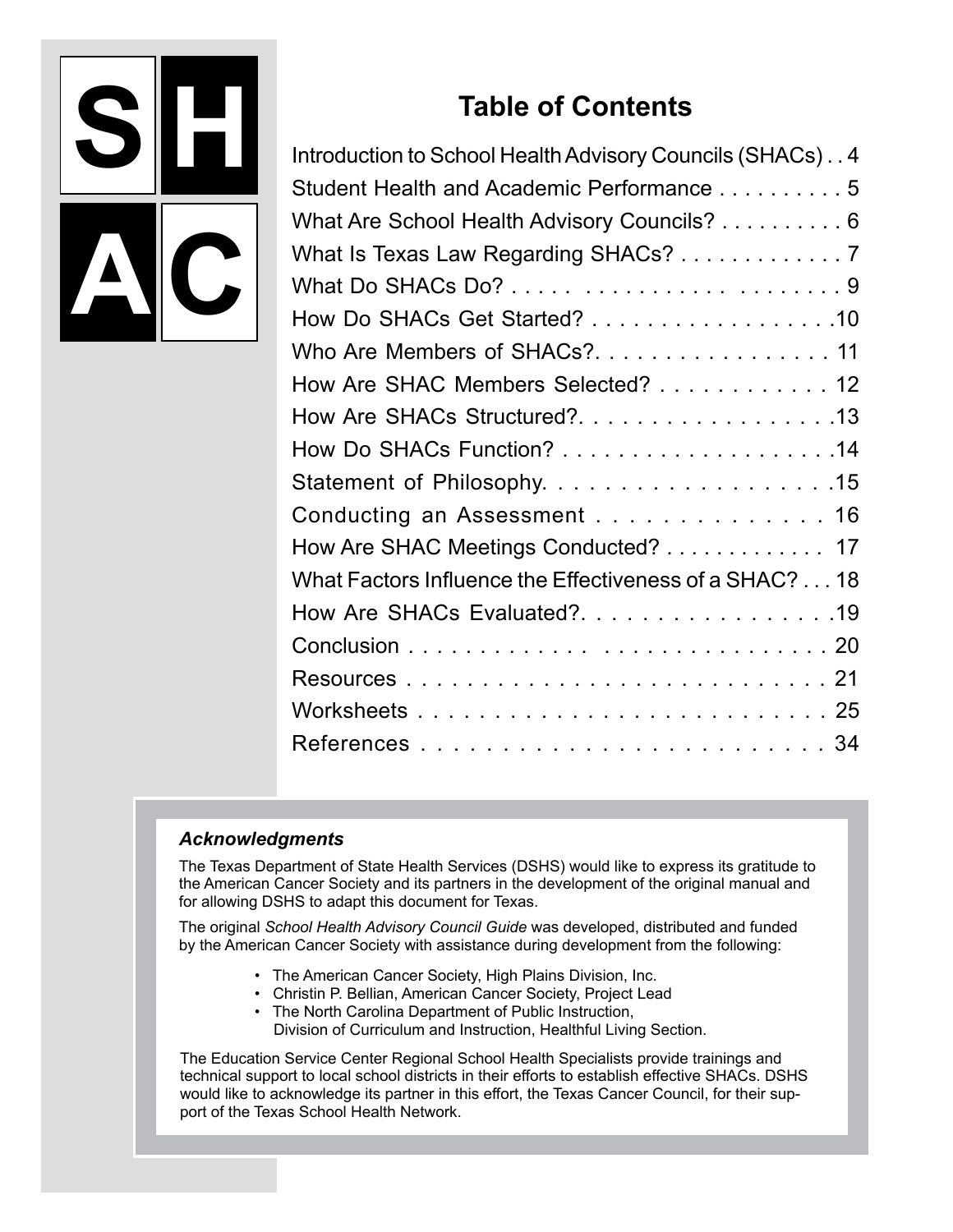## **An Introduction To School Health Advisory Councils (SHACs)**

#### **Establishing healthy behaviors, during childhood is more effective than trying to change unhealthy behaviors during adulthood.**

The risk behaviors listed below are established early in life.

- Tobacco use
- Poor food choices and inappropriate portion size
- Inadequate physical activity
- Alcohol and drug use
- Sexual behavior that can transmit HIV and other STD's
- Unintended pregnancy
- Intentional and unintentional injuries, often due to violence

Many chronic conditions such as asthma, diabetes and seizures, can be effectively managed when students are evaluated on a regular basis and learn self-care skills

Infectious diseases are also better controlled when good hand washing techniques and other measures are taught to reduce risk of exposure.



Parents and community stakeholders play a primary role in establishing healthy behaviors in children. Schools can partner with them to reinforce the knowledge and skills children need, such as:

- Refusal skills
- Decision-making
- Goal setting
- Communication
- Healthy relationships
- Alternative health promoting activities/events

An effective, coordinated school health program can:

- Increase academic achievement
- Decrease absenteeism and drop-outs
- Reduce the risk of premature death
- Decrease health care costs
- Improve economic productivity and national security

The health of our children does not depend on major medical breakthroughs, but rather on the everyday practice of good health habits.

SHACs provide an efficient, effective structure for creating and implementing an age-appropriate, sequential health education program, and early intervention and prevention strategies that can easily be supported by local families and community stakeholders.

Every independent school district is required by law to have a School Health Advisory Council; of which the majority of members must be parents who are not employed by the school district (Title 2, Chapter 28, Section 28.004 of the Texas Education Code: www.capitol.state.tx.us/statutes/ed.toc.htm)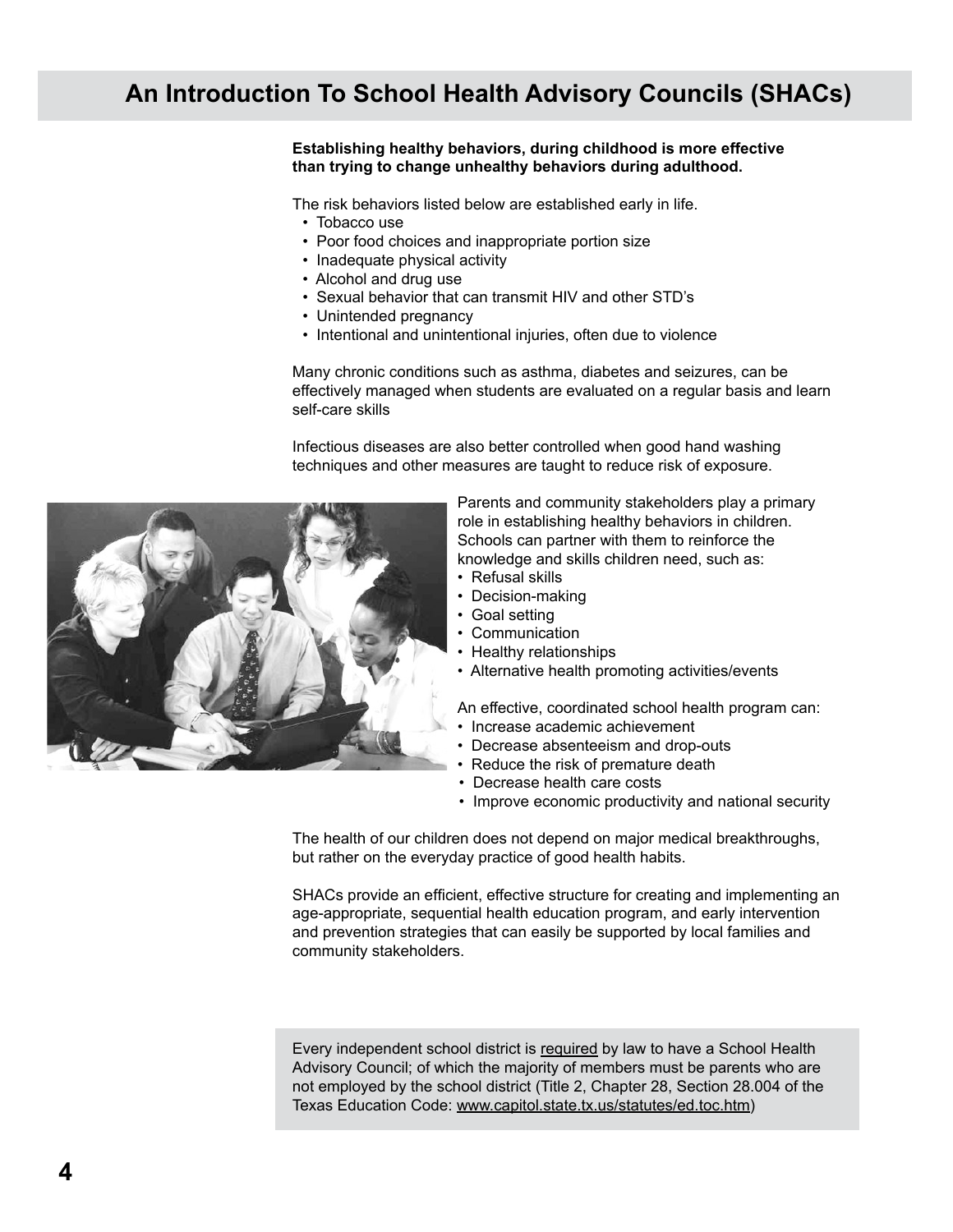## **Student Health and Academic Performance**

Current research indicates that by addressing children's health, schools can improve student performance and maybe even a school's bottom line. There is mounting evidence that when schools take action to address health needs of students, they can also meet performance goals and alleviate financial constraints.

SHACs should make school board members and school administrators aware of the connection between health and learning. The Learning Connection: The Value of Improving Nutrition and Physical Activity in Our Schools, details the information between those connections. You can download the report at www.actionforhealthykids.org/special\_ exclusive.php.

### *"Best Practices" in School Health*

What are "best practices" in school health? There are basic elements of a high-quality school health program that should be considered during the development of recommendations from the district SHAC. They fall into four specific categories:

- **1. Active Leadership.** This includes school administrators, the SHAC and a lead school employee that actively supports school health with responsibility for coordinating school health. *How to tell if your school district excels:*
	- $\sqrt{\phantom{a}}$  Key decision makers in school administration support school health.
	- $\sqrt{\phantom{a}}$  Policies, programs and facilities promote clear, high expectations for positive academic achievement and positive health choices.
	- $\sqrt{\phantom{a}}$  The SHAC meets regularly and offers guidance.
	- $\sqrt{\phantom{a}}$  A trained employee has sufficient resources to coordinate the school health program.
	- $\sqrt{\phantom{a}}$  Priorities are set based on information about youth health risks in the community.
- **2. Coordinated, Collaborative Programs.** The SHAC sets priorities based on community needs and values and links with community resources.

*How to tell if your school district excels:*

- √ The SHAC has input into all aspects of school health including health services; the school lunch and drug-free schools program; and, the health education program.
- $\sqrt{\phantom{a}}$  Health enhancing messages from multiple sources are consistent and coordinated across all disciplines. (e.g., nutrition education is reinforced by lunchroom offerings; safety messages are underscored by seat belt availability and use on school buses, etc.).
- $\sqrt{\phantom{a}}$  Priorities, roles and tasks are identified and established based on an understanding of community values and culture as well as student, family and school staff needs.
- $\sqrt{\phantom{a}}$  The SHAC provides a forum for open communication.
- $\sqrt{\phantom{a}}$  The SHAC refines the health program regularly based on changing needs and resources.
- $\sqrt{\phantom{a}}$  The school health program addresses the needs of all students, families and school staff.
- $\sqrt{\phantom{a}}$  The school health program links with health and social service providers as well as programs and other resources in the community.
- **3. Safe, Nurturing Environment.** policies, practices and programs are implemented that promote consistent, health-enhancing messages; and, facilities that are hazard free are supported.

*How to tell if your school district excels:*

- $\sqrt{\phantom{a}}$  Facilities are hazard-free and policies and practices promote positive academic achievement and healthy choices.
- $\sqrt{\phantom{a}}$  Staff is nurturing, open and supportive of a coordinated approach to learning.

#### **4. Commitment of Resources.**

*How to tell if your school district excels:*

- $\sqrt{\phantom{a}}$  Time, personnel and resources are well managed.
- Students, families and school employees have access to appropriate resources.
- $\sqrt{\phantom{a}}$  School staff has adequate time to plan and deliver health instruction, support services and foster collaborative activities with community partners.

#### *Strategic Tips*

**Throughout** this booklet, you will find *Strategic Tips for improving your SHAC*  inserts that describe ways local leaders can support the functioning of a SHAC.

These tips should serve as a springboard for thinking of ways to get involved with your school district SHAC.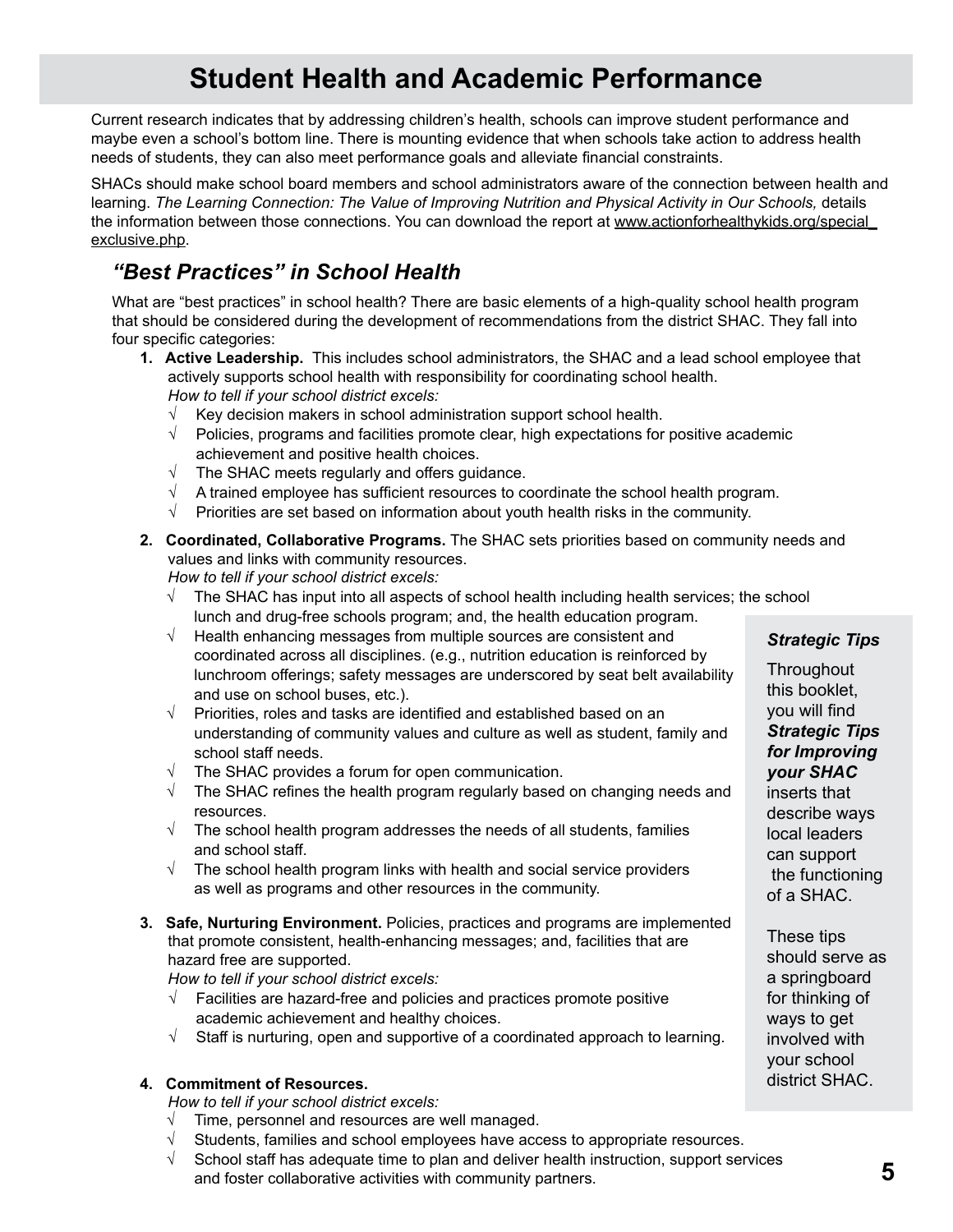## **What Are School Health Advisory Councils (SHACs)?**



A SHAC is a group of individuals representative of segments of the community, generally appointed by the school district to serve at the district level. They provide advice on coordinated school health programming

and its impact on student health and learning.

SHACs provide recommendations specific to changes and/or additions to the school's health education curriculum or instruction that impact the entire school district, not just individual school campuses. School districts use a SHAC to advise them on a variety of topics, such as exceptional children or drop out prevention.

It is important to emphasize that SHACs provide advice and can only make recommendations to the school district Board of Trustees. They are not part of the paid administrative staff or structure of the schools; nor do they have any legal responsibilities within the school district. However, Texas law requires that every school district have a SHAC and the majority of members must be parents not employed by the school district.

The details of the responsibilities of a SHAC are outlined in the statute published in the Texas Education Code as shown on page 7 of this guide.

- $\sqrt{\phantom{a}}$  To find out if your school district has a SHAC and how you can help, find out who in your school district's main administrative office has oversight for the SHAC and schedule a time to meet. If they have a SHAC, ask questions to determine if it functions as defined by the law. If there is no SHAC, or you've determined the SHAC is not functioning properly, use the information provided here to advise the school board on school health issues. Offer any assistance you can to support the school district in their efforts.
- √ Effective SHACs can be instrumental in improving student health and creating healthy schools by:
	- helping schools meet community involvement mandates and community expectations,
	- providing a way for community members to work together with school personnel to accomplish district goals,
	- utilizing community resources and assets,
	- influencing people within a community to be a credible, collective voice for healthy children and youth,
	- providing a forum for sharing youth health information, resources, perspectives and a range of advice,
	- fostering member's personal satisfaction and understanding of their role in strengthening their community by supporting CSH and
	- fostering cooperation by building trust and consensus among grassroots organizations, community segments, and diverse citizens.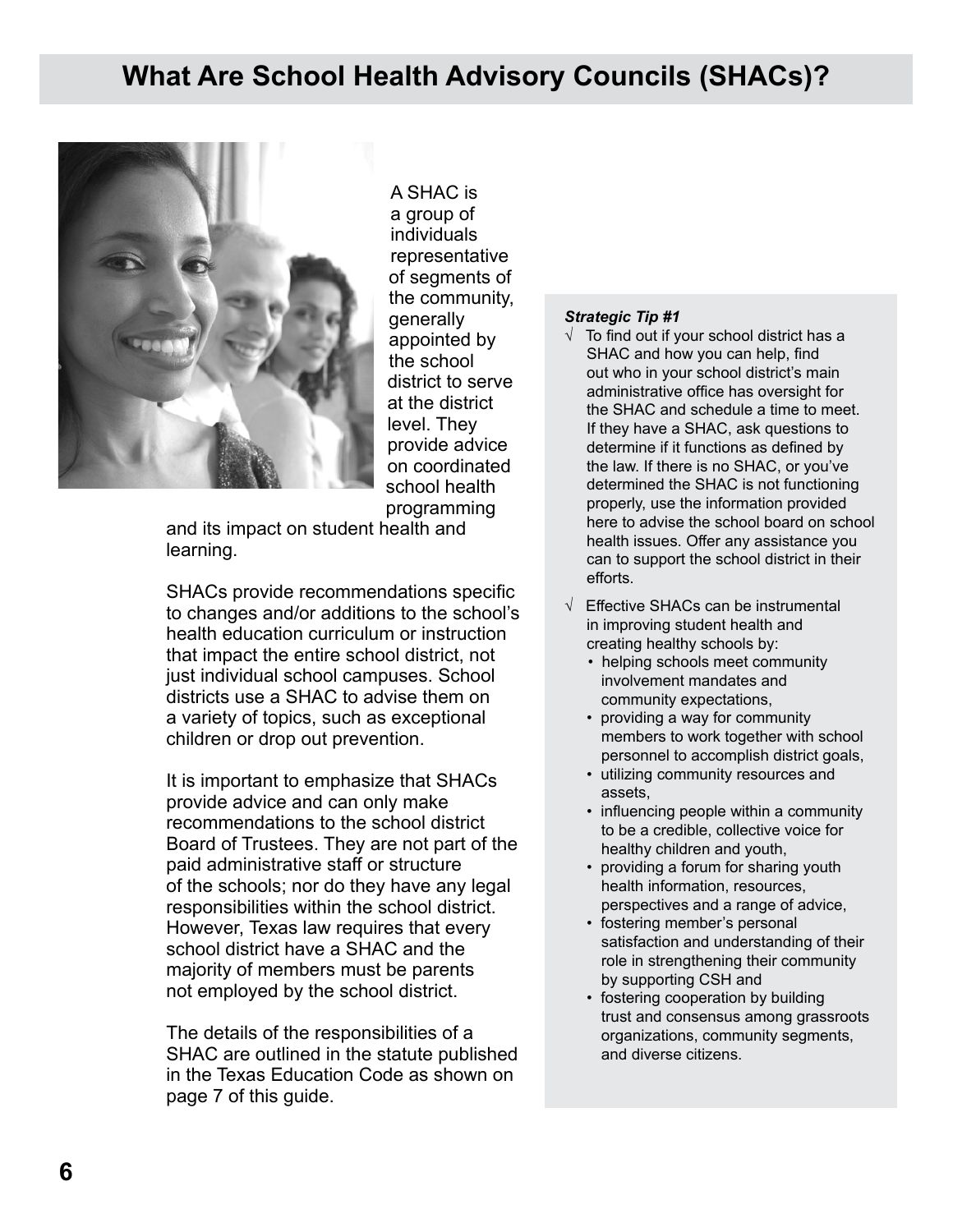#### **Every independent school district is required by law to have School Health Advisory Council.**

The following text is from **Title 2, Chapter 28, Section 28.004 of the Texas Education Code**, the state statute that governs public schools in Texas. This section outlines the law regarding SHACs. For more information, the entire Texas Education Code can be obtained on line by going to www.capitol.state.tx.us/statutes/ed.toc.htm

#### **CHAPTER 28.004. LOCAL SCHOOL HEALTH ADVISORY COUNCIL AND HEALTH EDUCATION INSTRUCTION.**

(a) The board of trustees of each school district shall establish a local school health advisory council to assist the district in ensuring that local community values are reflected in the district's health education instruction.

(b) A school district must consider the recommendations of the local school health advisory council before changing the district's health education curriculum or instruction.

(c) The local school health advisory council's duties include recommending:

(1) the number of hours of instruction to be provided in health education;

(2) curriculum appropriate for specific grade levels designed to prevent obesity, cardiovascular disease, and Type 2 diabetes through coordination of:

(A) health education;

(B) physical education and physical activity;

(C) nutrition services;

(D) parental involvement; and

(E) instruction to prevent the use of tobacco;

(3) appropriate grade levels and methods of instruction for human sexuality instruction; and (4) strategies for integrating the curriculum components specified by Subdivision (2) with the following elements in a coordinated school health program for the district:

(A) school health services;

(B) counseling and guidance services;

(C) a safe and healthy school environment; and

(D) school employee wellness.

(d) The board of trustees shall appoint members to the local school health advisory council. A majority of the members must be persons who are parents of students enrolled in the district and who are not employed by the district. The board of trustees also may appoint one or more persons from each of the following groups or a representative from a group other than a group specified under this subsection:

(1) public school teachers;

(2) public school administrators;

(3) district students;

(4) health care professionals;

(5) the business community;

(6) law enforcement;

(7) senior citizens;

(8) the clergy; and

(9) nonprofit health organizations.

(e) Any course materials and instruction relating to human sexuality, sexually transmitted diseases, or human immunodeficiency virus or acquired immune deficiency syndrome shall be selected by the board of trustees with the advice of the local school health advisory council and must:

(1) present abstinence from sexual activity as the preferred choice of behavior in relationship to all sexual activity for unmarried persons of school age;

(2) devote more attention to abstinence from sexual activity than to any other behavior;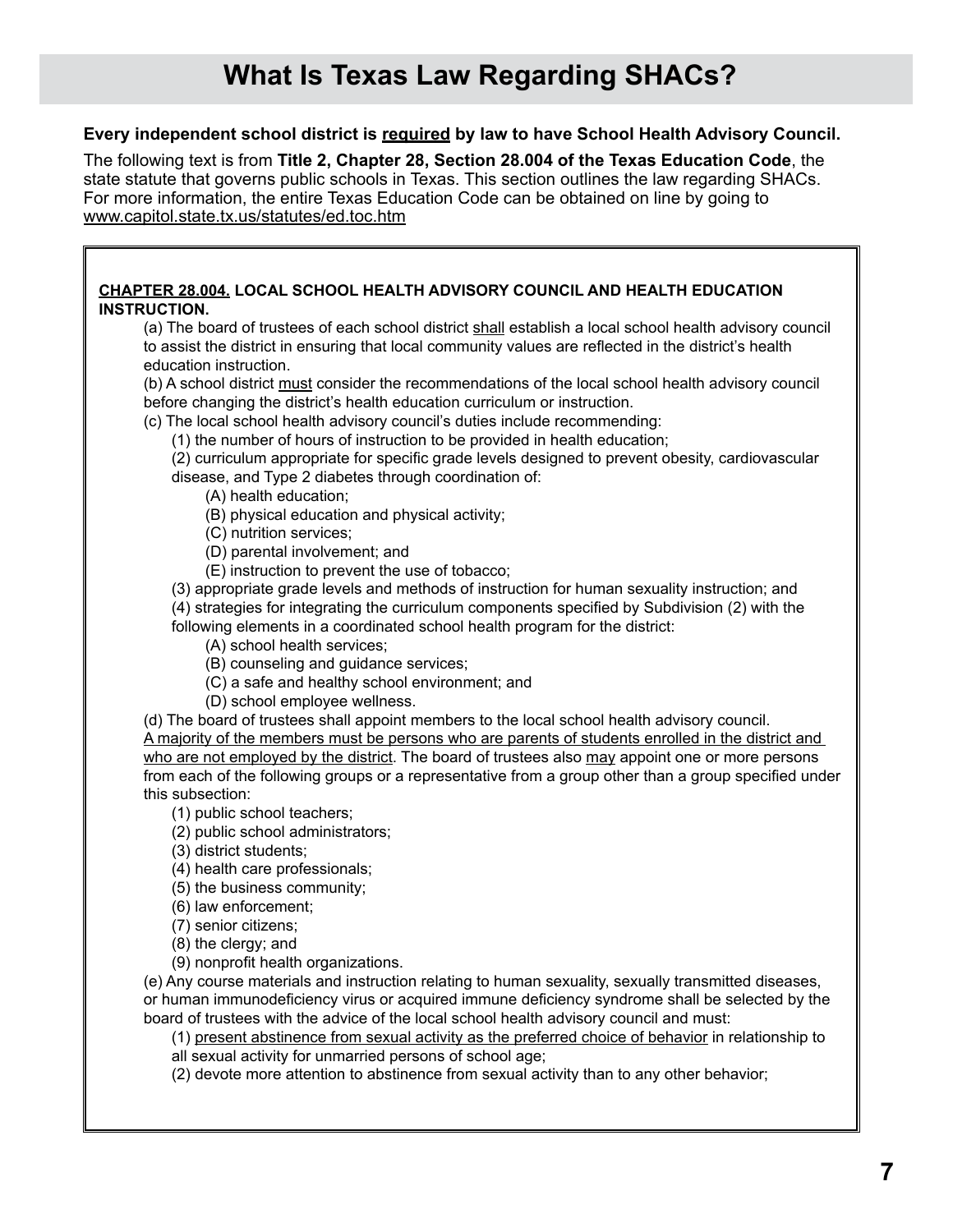## **What Is Texas Law Regarding SHACs? (continued)**

| (3) emphasize that abstinence from sexual activity, if used consistently and correctly, is the only<br>method that is 100 percent effective in preventing pregnancy, sexually transmitted diseases,<br>infection with human immunodeficiency virus or acquired immune deficiency syndrome, and the<br>emotional trauma associated with adolescent sexual activity;<br>(4) direct adolescents to a standard of behavior in which abstinence from sexual activity before<br>marriage is the most effective way to prevent pregnancy, sexually transmitted diseases, and<br>infection with human immunodeficiency virus or acquired immune deficiency syndrome; and<br>(5) teach contraception and condom use in terms of human use reality rates instead of<br>theoretical laboratory rates, if instruction on contraception and condoms is included in<br>curriculum content. |
|------------------------------------------------------------------------------------------------------------------------------------------------------------------------------------------------------------------------------------------------------------------------------------------------------------------------------------------------------------------------------------------------------------------------------------------------------------------------------------------------------------------------------------------------------------------------------------------------------------------------------------------------------------------------------------------------------------------------------------------------------------------------------------------------------------------------------------------------------------------------------|
| (f) A school district may not distribute condoms in connection with instruction relating to human                                                                                                                                                                                                                                                                                                                                                                                                                                                                                                                                                                                                                                                                                                                                                                            |
| sexuality.                                                                                                                                                                                                                                                                                                                                                                                                                                                                                                                                                                                                                                                                                                                                                                                                                                                                   |
| (g) A school district that provides human sexuality instruction may separate students according to<br>sex for instructional purposes.                                                                                                                                                                                                                                                                                                                                                                                                                                                                                                                                                                                                                                                                                                                                        |
| (h) The board of trustees shall determine the specific content of the district's instruction in human<br>sexuality, in accordance with Subsections (e), (f), and (g).                                                                                                                                                                                                                                                                                                                                                                                                                                                                                                                                                                                                                                                                                                        |
| (i) A school district shall notify a parent of each student enrolled in the district of:                                                                                                                                                                                                                                                                                                                                                                                                                                                                                                                                                                                                                                                                                                                                                                                     |
| (1) the basic content of the district's human sexuality instruction to be provided to the student;<br>and                                                                                                                                                                                                                                                                                                                                                                                                                                                                                                                                                                                                                                                                                                                                                                    |
| (2) the parent's right to remove the student from any part of the district's human sexuality<br>instruction.                                                                                                                                                                                                                                                                                                                                                                                                                                                                                                                                                                                                                                                                                                                                                                 |
| (j) A school district shall make all curriculum materials used in the district's human sexuality                                                                                                                                                                                                                                                                                                                                                                                                                                                                                                                                                                                                                                                                                                                                                                             |
| instruction available for reasonable public inspection.                                                                                                                                                                                                                                                                                                                                                                                                                                                                                                                                                                                                                                                                                                                                                                                                                      |
| (k) A school district shall publish in the student handbook and post on the district's Internet website,<br>if the district has an Internet website:                                                                                                                                                                                                                                                                                                                                                                                                                                                                                                                                                                                                                                                                                                                         |
| (1) a statement of the policies adopted to ensure that elementary school, middle school, and<br>junior high school students engage in at least 30 minutes per school day or 135 minutes per<br>school week of physical activity; and<br>(2) a statement of:                                                                                                                                                                                                                                                                                                                                                                                                                                                                                                                                                                                                                  |
| (A) the number of times during the preceding year the district's school health advisory<br>council has met;                                                                                                                                                                                                                                                                                                                                                                                                                                                                                                                                                                                                                                                                                                                                                                  |
| (B) whether the district has adopted and enforces policies to ensure that district campuses<br>comply with agency vending machine and food service guidelines for restricting student<br>access to vending machines; and                                                                                                                                                                                                                                                                                                                                                                                                                                                                                                                                                                                                                                                     |
| (C) whether the district has adopted and enforces policies and procedures that prescribe<br>penalties for the use of tobacco products by students and others on school campuses or at<br>school-sponsored or school-related activities.                                                                                                                                                                                                                                                                                                                                                                                                                                                                                                                                                                                                                                      |
|                                                                                                                                                                                                                                                                                                                                                                                                                                                                                                                                                                                                                                                                                                                                                                                                                                                                              |

Note: This represents only a small portion of the law regulating schools in Texas. Additional information on laws, regulations and policies related to schools can be accessed through the following sites and is addressed in detail in the Resources section of this guide on pages numbered 21-24.

- Texas Education Code: www.capitol.state.tx.us/statutes/ed.toc.htm
- Texas Child Nutrition Policy: www.squaremeals.org/
- Texas Education Laws and Rules: www.tea.state.tx.us/educationlaw.html
- Texas Health and Safety Code: www.capitol.state.tx.us/statutes/hs.toc.htm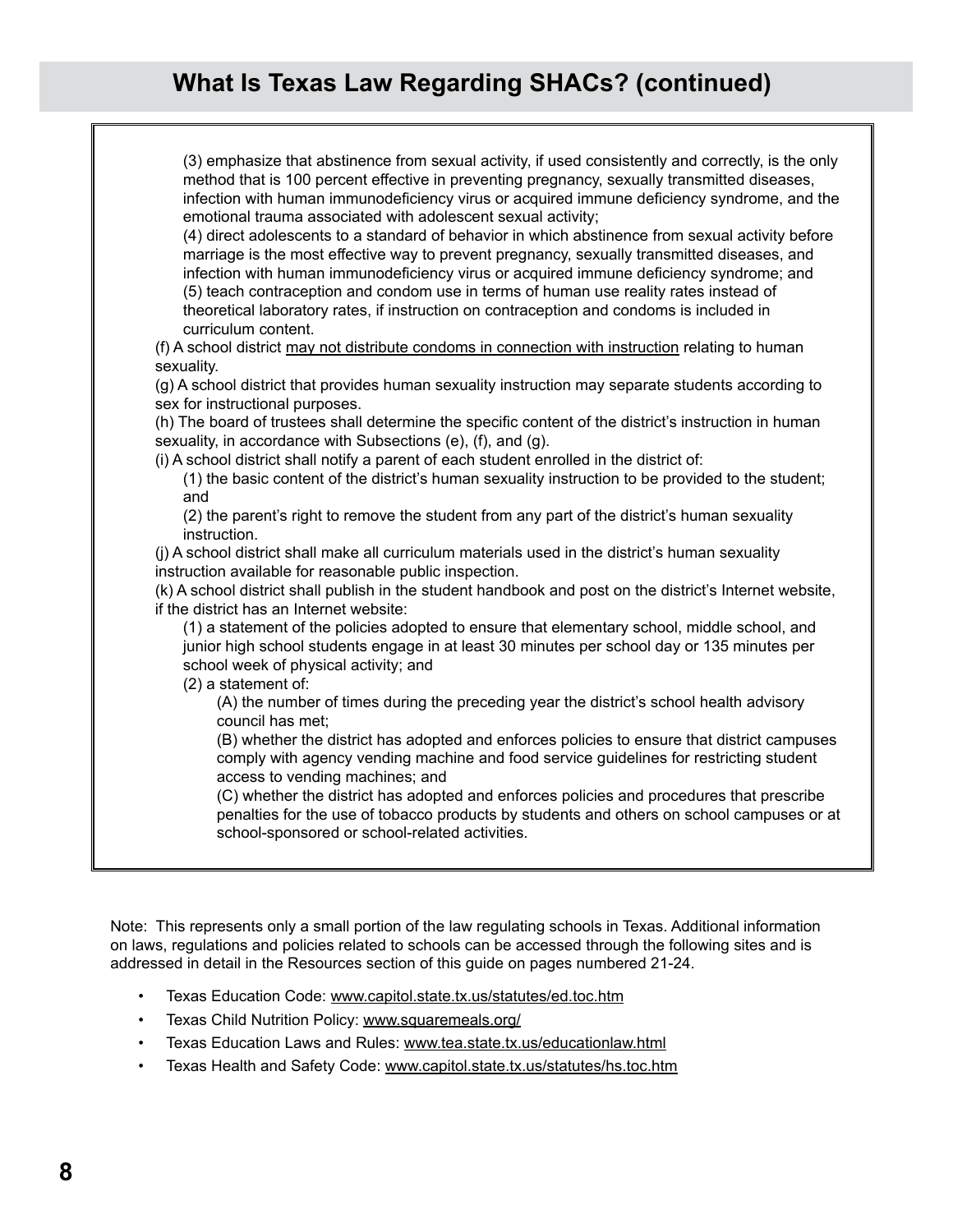## **What Do SHACs Do?**

A SHAC could have a variety of roles. At a minimum, SHACs must address the responsibilities outlined in the Texas Education Code found on page 7 of this guide. However, the most effective SHACS develop plans that address all eight components of a coordinated school health program as listed here:

- 1. health instruction,
- 2. healthy school environment,
- 3. health services,
- 4. physical education,
- 5. school counseling,
- 6. food service,
- 7. school site health promotion for faculty and staff; and,
- 8. involvement with parents and the community.

Most commonly, SHACs will be assigned the following responsibilities:

- • **Program planning.** SHACs meet regularly to share teaching strategies, problem solve and plan synergistic activities. They might also participate in evaluation and assessment of community health issues; facilitate innovation in health education; and, provide in-service training programs.
- • **Promotion and Advocacy.** Often the SHAC is responsible for advocating and promoting school health within the school district and in the community. Spotlighting the SHAC's efforts may help ensure sufficient resources are allocated to school health; provide a source for intervention when external or internal barriers arise; facilitate understanding between school and community segments; and, encourage representatives from local business, media, religious, juvenile justice and medical communities to provide resources and linkages.
- • **Fiscal Impact.** The SHAC should provide support to school districts when making recommendations that have fiscal impact.SHACs should work with school personnel to determine the impact of their recommendations before they are presented to the board. SHACs should also consider how to assist schools in raising funds for programs such as preparing grant applications.
- **District and state agency Interaction.** SHACs may work with appropriate state agency personnel in curriculum selection, health services allocation, development of food service programs, distribution of federal or state funds and policymaking.
- **District School Board Interaction.** By law, school boards must consider the recommendations of their local SHAC before changing the district's health education curriculum or instruction. Therefore, if given the opportunity, SHACs should review and recommend available curriculum and instruction options using carefully evaluated information based on an understanding of community values and culture as well as youth health risks; and, student, family and school staff needs.
- • **Evaluation, accountability and quality control.** Many SHACs are given responsibility to ensure school health funds are spent appropriately. Some SHACs will conduct focus groups with parents, teachers, administrators and students; to examine existing school services relative to need; or, even assess the physical and psychological environment of the school. Sometime SHACs will make sure food service programs offer healthy menus according to established guidelines, and that health-related activities are conducted. Many

#### *Strategic Tip #2*

- $\sqrt{ }$  Find out if your SHAC is addressing the four duties as outlined in the law and what additional responsibilities they have been assigned. Additional guidance on coordinated school health including a coordinated school health model is available from the National Center for Chronic Disease Prevention and Health Promotion: www.cdc.gov/ HealthyYouth/CSHP/
- $\sqrt{ }$  Share material on the importance of coordinated school health programming with SHAC members to prepare them to become experts.
- $\sqrt{ }$  Make sure that the school district and SHAC members are aware of the TEA approved coordinated school health programs and other resources. Visit www.tea.state.tx.us/ curriculum/hpe/ coordinated\_ school health.html to find out about these products.
- $\sqrt{ }$  Determine how well your school district addresses health issues. Observe health education classes, be aware of the overall health environment; and examine school lunch menus. If you notice areas of positive impact, inform the appropriate district administrator and the superintendent and thank them for their efforts.

SHACs are also serving as the federally mandated Wellness Policy Committee which is a group required to be involved in policy development and quality control. Visit the School Nutrition Association Website for details about the law and sample policies at: www.schoolnutrition.org/index.aspx?id=1075.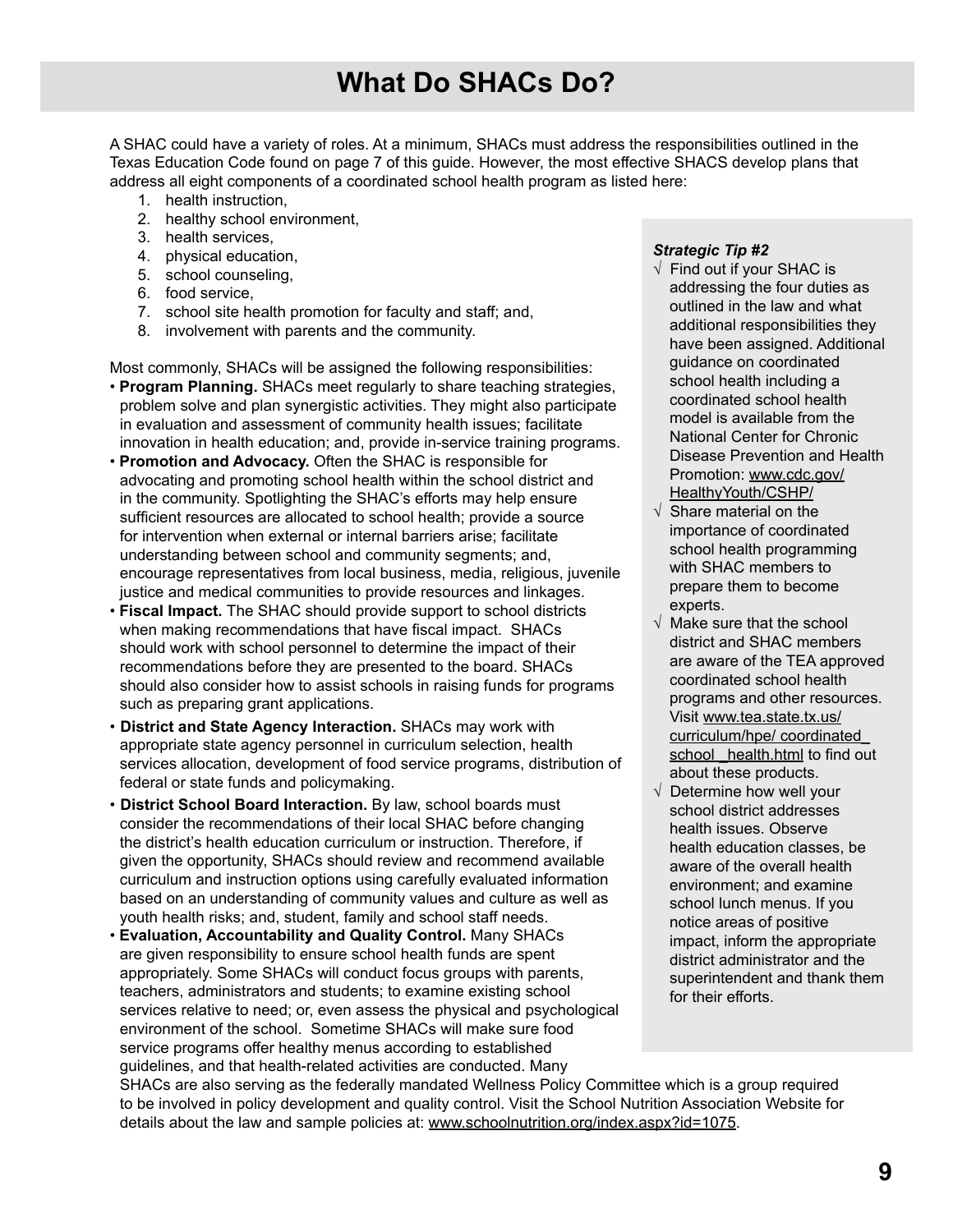## **How Do SHACs Get Started?**

#### *Strategic Tip #3*

- √ Is your SHAC meeting on a regular basis? If it has only met once during the year, it more than likely is not adequately addressing school health issues.
- $\sqrt{ }$  Is your SHAC addressing all the mandates in the law? If not, that should be its primary or first responsibility.
- √ If your school district doesn't have a SHAC, an interested organization or group should start one.
- $\sqrt{ }$  Increase your influence in advocating for a SHAC by involving multiple organizations.
- $\sqrt{ }$  Use the description of SHAC duties described in this booklet and in the law to set up your SHAC.
- $\sqrt{ }$  SHACs should represent your community's geographic area; economic, social, religious, and ethnic makeup; philosophies; constituencies; and overall culture and feel.
- $\sqrt{ }$  Meet with key school district personnel as a first step in developing a collaborative relationship.
- $\sqrt{ }$  Specifically invite key people in the community to attend the meeting to set up a new SHAC.
- √ Contact your Regional Education Service Center School Health Specialist (SHS) to find out when SHAC training is scheduled. Your local school district can identify your SHS and how to contact them; or go to www.tea.state.tx.us/ESC to find your service center. This guide should be used as a foundation for SHAC training along with additional resources provided by your SHS.
- $\sqrt{ }$  Make sure the school district designates a staff liaison to the SHAC before its formation for efficiency in communication.

Texas is among many states that mandate a school district SHAC. Research suggests that collaboration among families, communities and schools is the most effective approach for prevention and intervention. Mandates ensure the responsibility for developing and managing programs addressing physical, emotional and social aspects of health is shared by all segments of the community and reflect community values. The Texas mandate is specific about function, structure, procedures, etc.

If your school district does not have a SHAC, here are some steps you can take to begin one:

- Review established school district procedures for advisory councils.
- Gather three to five interested people to define shared perceptions about the need for a SHAC.
- Establish the general purpose and major functions of the SHAC.
- Conduct a realistic analysis of the opportunities and barriers in the community and school district to forming a new SHAC. Identify strategies for overcoming the barriers.
- Review categories and identify potential candidates of SHAC members and a tentative schedule for recruitment.
- Prepare a brief proposal on the formation of a SHAC.
- Gain support from your school district central office personnel.
- Hold an initial meeting with school district personnel to determine interest and support for SHAC.
- Contact your Education Service Center Regional Office (www.tea.state.tx.us/ ESC), School Health Specialist (www. dshs.state.tx.us/schoolhealth/schnet. shtm) for SHAC training, materials and other resources.

- √ Successful SHACs focus on recruiting members with the qualities identified in this section.
- √ Every school district must have a SHAC to fulfill the duties outlined by law. A district may also have a committee in with similar objectives. It is often efficient and practical to have a single group that serves both functions. It can also be the impetus for coordination of activities.
- √ It is important to recruit individuals with the right characteristics for membership as outlined in this section. Candidates for membership can be drawn from representatives from local organizations with an interest in children's health issues. These organizations can then recommend key individuals to consider for membership on the SHAC.
- $\sqrt{ }$  Make sure that appropriate segments of the community are represented on your SHAC. Lead a discussion based on your community assessment about what population segments need to be represented. Recommend people to represent these groups.
- √ Offer your pre-determined suggestions for potential members.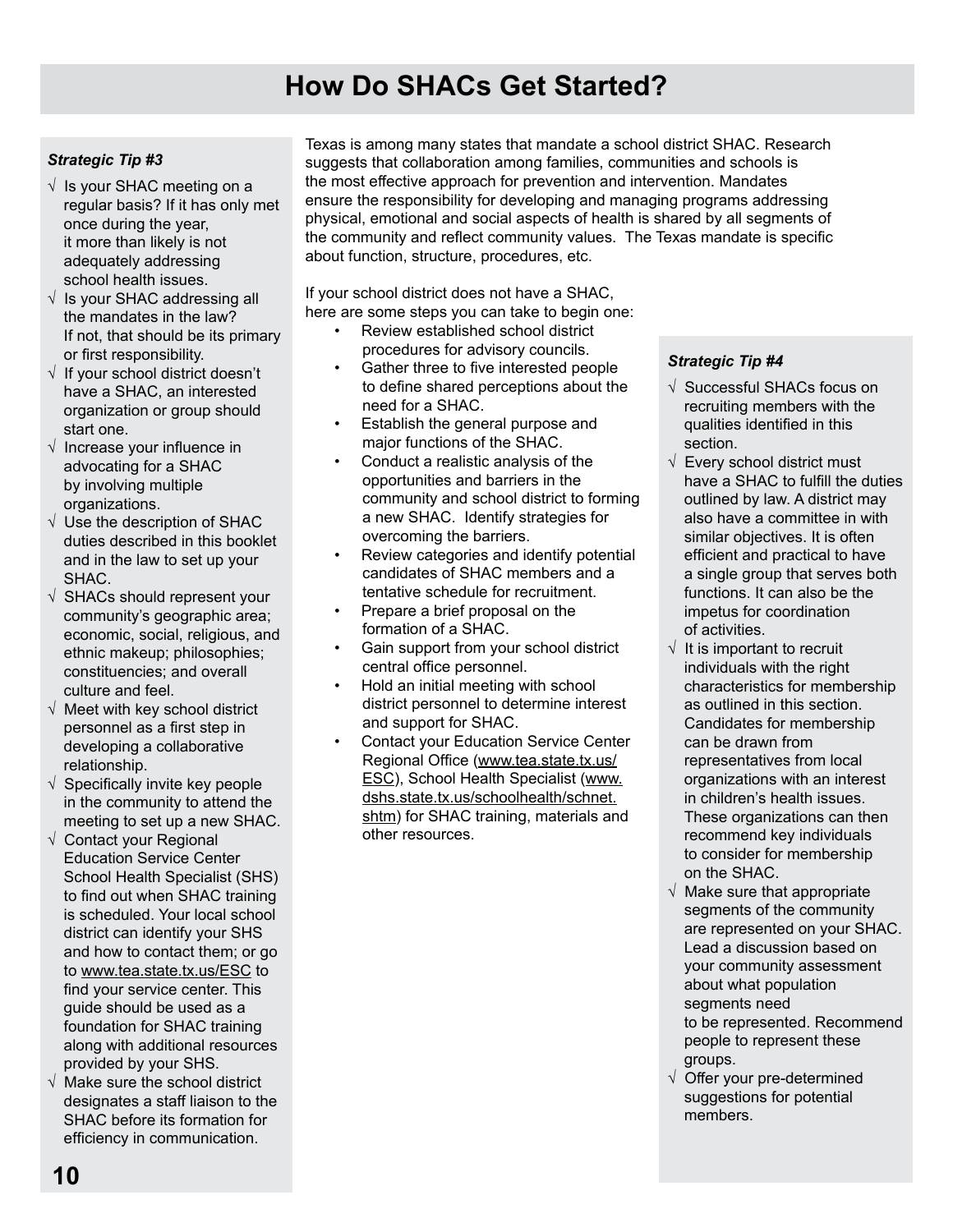## **Who Are Members of SHACs?**

Most importantly, SHAC members should be committed to quality health programs for children. Other criteria should include:

- • **Demonstrated interest in youth.** Look for individuals that have a good understanding of the needs of children. Find them in Scouting groups, church youth groups, human service agencies, at school events, other advisory groups, environmental groups, civic clubs, PTAs, youth-related business projects, etc.
- • **Knowledge of community profile.** Members should have a general understanding of the culture of the community including its political, geographic and economic features. Include high profile community members; especially those known by different community segments and, members known as quality decision-makers. Try to identify someone new to the community. They may bring experiences from a different perspective without the burden of barriers experienced by local community members.
- • **Professional ability.** Individuals trained in youth-related disciplines and employed in human service agencies are obvious potential members. However, training and agency affiliation does not predict the value of an individual to the SHAC. A more prudent approach is to choose individuals rather than agencies so that SHAC members display skill needed for effective group interaction, decision-making and planning.
- • **Commitment of time.** It is important that members be an active participant in the SHAC by attending meetings and participating in SHAC activities. As part of recruitment, communicate the time commitment as an expectation of a SHAC member.
- • **Representative of the population.** To increase the likelihood of having a SHAC representative of the community, it is important to plan member selection carefully. Every community has population segments unique in age, sex, race, income level, geography, politics, ethnicity, profession and religion. Representation of these segments of the community can enrich the level of discussion and acceptance of proposed activities. Additionally, comprehensive representation of members and ideas brings community-wide credibility and visibility to the SHAC by reflecting the views of the community.
- • **Credible membership** The credibility of the SHAC is enhanced considerably by the personal characteristics of its members. Honesty, trustworthiness, dependability, commitment and ethical behavior are characteristics school districts should look for in the individuals they appoint as SHAC members.

#### *Sources of SHAC members:*

- Parents (majority required by law)
- Medical professionals/ hospitals/clinics
- Social service agencies/public health agencies
- Business/industry
- Volunteer health agencies
- Churches/synagogues
- Civic and service organizations/ professional societies
- Colleges/universities
- Public media: print/electronic
- Attorneys and law enforcement officials
- Schools: administrators, nurses, classroom, health/P.E. teachers, nutrition services managers
- Youth groups/students
- City/County/State government officials

#### *Strategic Tip #5*

√ A majority of SHAC members must be parents of students enrolled in the district who are not employed by the district. Additional members can be drawn from the community. The broader your representation, the better your chances of meeting the needs of the whole community.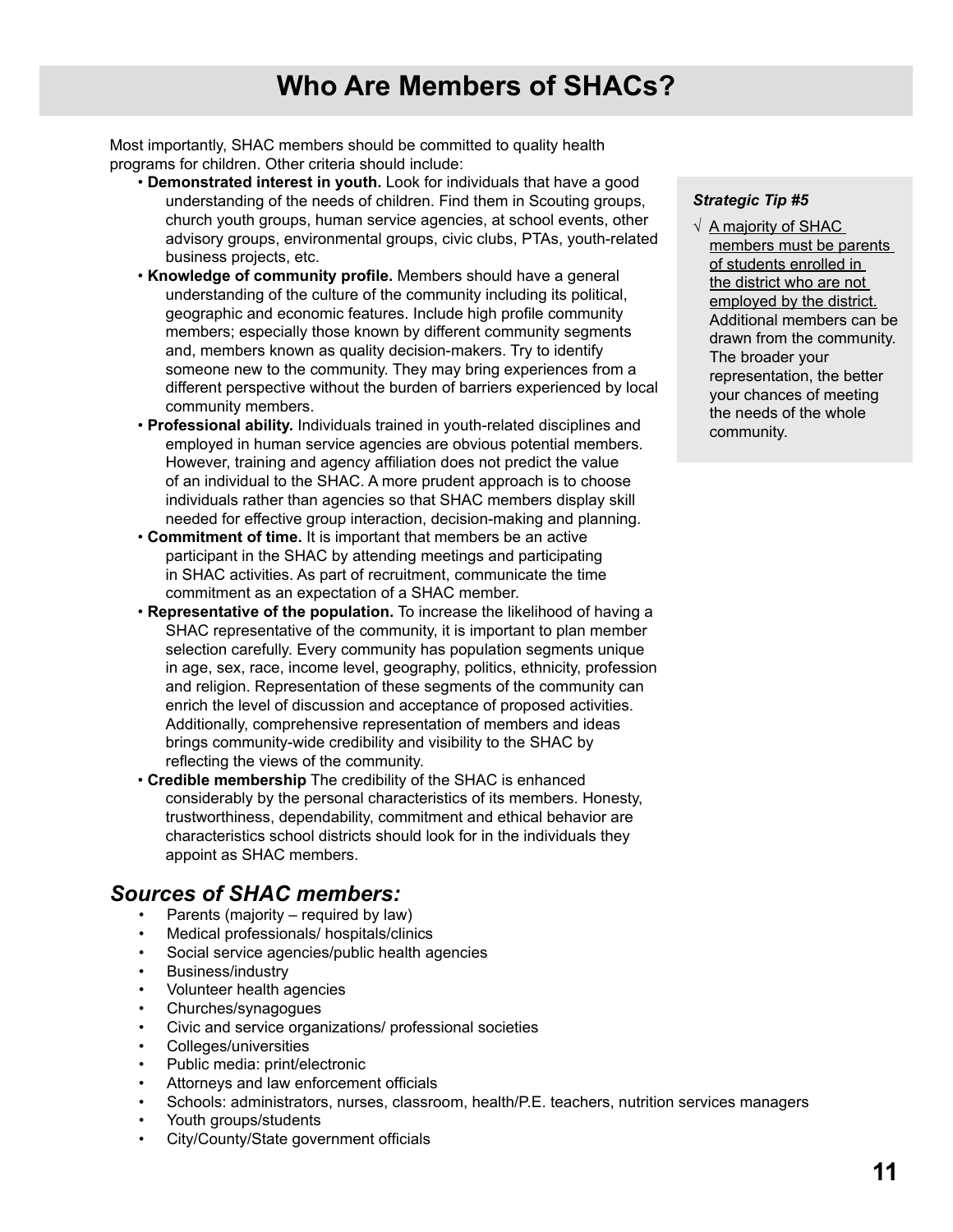## **How Are SHAC Members Selected?**



There are primarily three methods for selecting SHAC members. These can be implemented independently or combined using one or more of the following:

• **Recruitment.** The most successful SHACs

take the time to go through a carefully planned and implemented recruitment process in which a select group identifies and recruits individuals that

1) possess the desired qualities for membership, and

2) come from the recommended segments of the community.

- • **Appointment.** Some SHACs consist of individuals who are appointed by school board members to represent them in planning and implementing school health programs. These SHACs generally reflect the views of the school board members.
- • **Volunteer.** Some SHACs consist of individuals who volunteer to serve on the SHAC. Such SHACs often best reflect the diverse views of the community since representatives from many segments have the opportunity to serve. Make sure that volunteers meet the desired criteria for membership.

Regardless of the selection method, some common steps should be taken.

- Membership categories and SHAC size should be pre-determined. SHACs typically have 10 to 20 members.
- A diverse group of three to five objective stakeholders should be asked to identify potential members for each category.
- New members should be assigned to 1, 2, or 3-year terms to maintain a balance of new and tenured members. This will protect the stability and develop consistency of the SHAC.
- The purpose, operation, membership and time commitment for potential SHAC members should be briefly explained before asking for a commitment.
- Appointment letters should be sent to new members from the superintendent and/or the school board and should indicate how much the school district values the person's willingness to participate. The content of the letter should also refer to the name of the SHAC, its purpose, terms of appointment, frequency of meetings, name of the school district contact person, and SHAC chairperson. Finally, the letter should indicate next steps for new SHAC members and, if scheduled, the date, time and place of the first SHAC meeting.

#### *Strategic Tip #6*

 $\sqrt{ }$  Ask the district staff person how SHAC members are selected. If this approval process involves the school board, superintendent, and SHAC members, offer assistance in identifying prospective new members. This method of selection draws the most qualified and acceptable membership.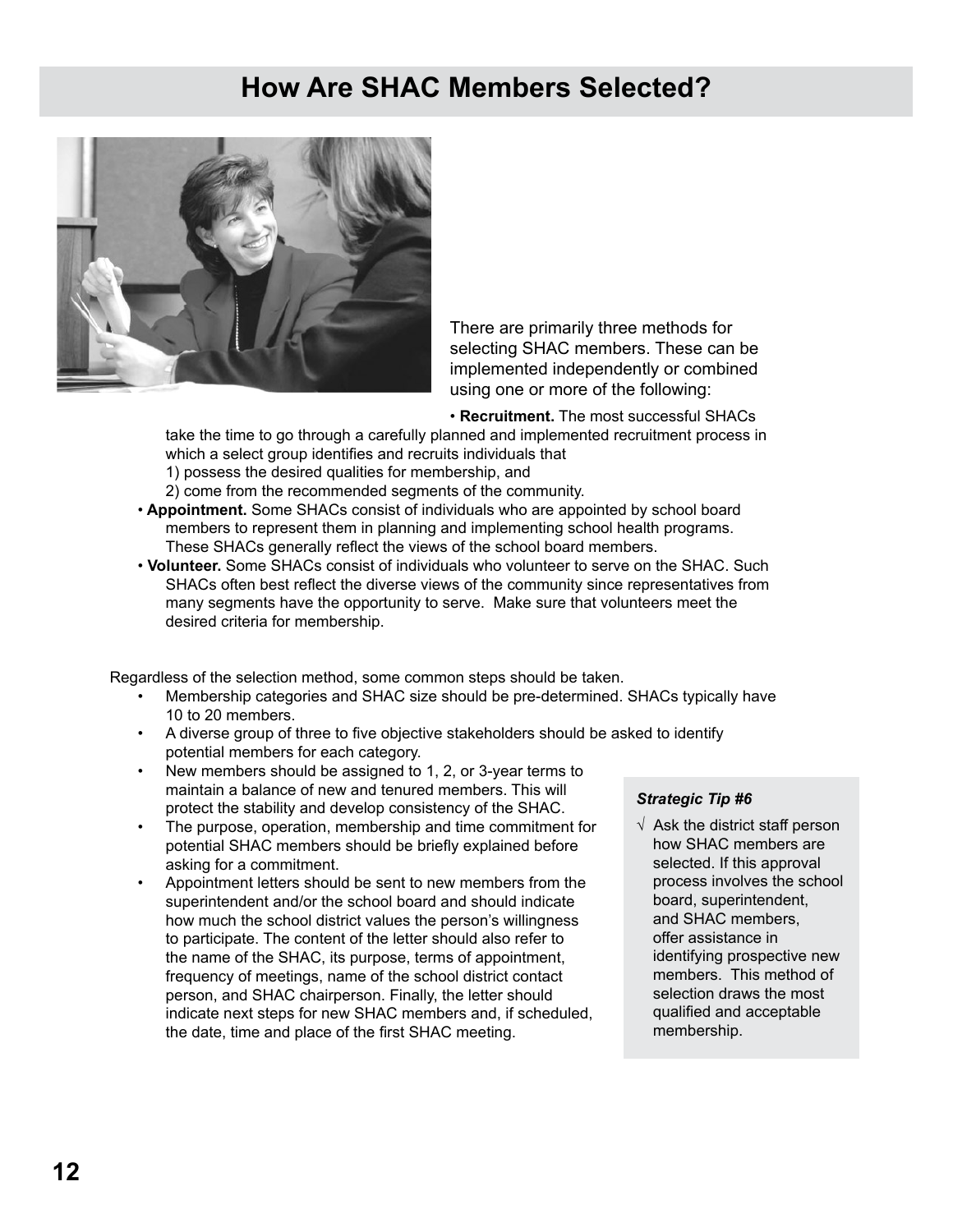## **How Are SHACs Structured?**



SHACs are structured in a variety of ways to best meet the needs of the school district. Two of the most common are described here:

#### • **SHAC reports to a school staff administrator.**

- Community members are appointed to the SHAC by the school board.
- The SHAC members elect a chairperson.
- The SHAC chairperson works with the school administrator.
- The school administrator attends SHAC meetings, keeps the superintendent informed and assists in the development of reports to the school board.
- The superintendent determines who reports to the school board.
- This structure provides for an orderly flow of advice to the school board.

**NOTE:** Keeping good records of SHAC meetings is particularly important when using this structure as communication moves through a multi-level reporting system. Posting SHAC minutes and reports on the school district's Web site is an excellent way to communicate a consistent message to parents and the community.

#### • **SHAC reports to the school board.**

- $\sqrt{\phantom{a}}$  Community members, school superintendent and school administrators are appointed by the school board.
- √ SHAC reports are presented to the school board directly.
- $\sqrt{\phantom{a}}$  This structure allows direct communication with the school board, two appointed key school personnel and representation from a wide variety of community segments.

**NOTE:** It is important for this structure that the chair be selected with strong leadership abilities. It would also be important that school personnel exempt themselves as candidates for SHAC chairperson.

#### *Strategic Tip: #7*

- $\sqrt{ }$  Learn how your SHAC is structured. Does it work well for both the school district and the SHAC? For the size and uniqueness of the community?
- √ Interview SHAC members and school personnel to find out if flow of communication is effective and efficient. If not, suggest alternatives.

Care should be taken to determine the best structure and reporting method for each new SHAC. Existing SHACs should evaluate the current structure to ensure it meets all community segments.

In large communities, a 20-member SHAC may not provide adequate representation from all facets of the community or areas of expertise. Therefore, larger communities may form a 10 to 20 member "SHAC Executive Committee" from which various subcommittees or work groups are formed relative to SHAC objectives or plans. This structure allows for the involvement of additional stakeholders without compromising the core SHAC's ability to function according to the Texas code.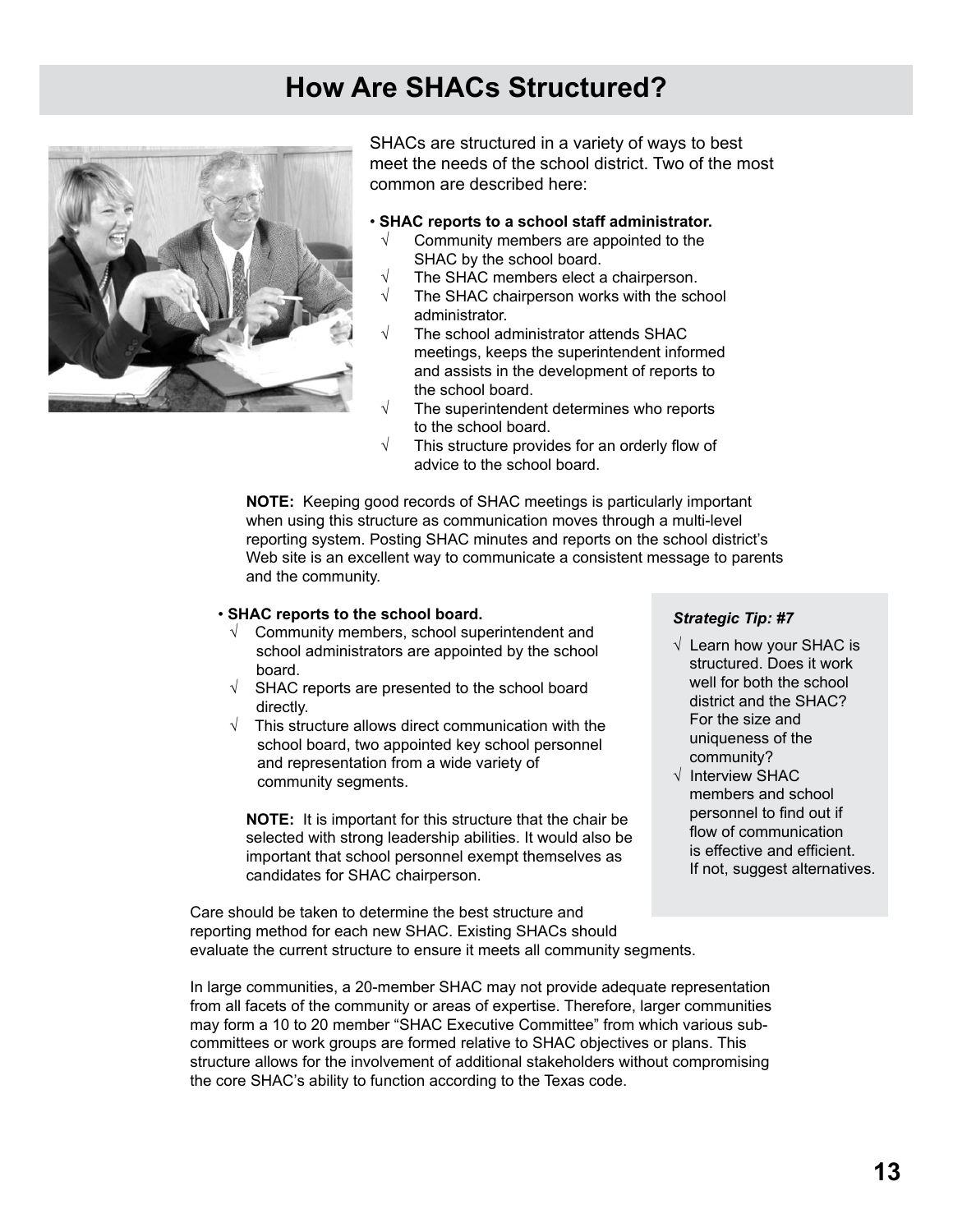### *Orientation*

All SHAC members need an orientation. This booklet combined with specific information from the school district can serve as key resources for an orientation. If everyone on the SHAC is new, a group orientation works well. If only one or two members are new, meeting with these individuals separately is preferred.

### *Bylaws*

SHACs should have written bylaws that clarify purpose, structure and operational procedures. The potential for confusion among members is reduced when guidelines are provided. Listed below are key items to consider:

- • **Name and purpose of the SHAC.** In most cases the name of the district is incorporated into the name of the SHAC (e.g., Hill County ISD Health Advisory Council). The purpose statement should reflect the advisory nature of the SHAC and the definition of school health. For example, SHACs should at a minimum reflect their legal mandate as defined in the law. (See pages #4-5)
- • **Membership.** The composition of the SHAC should be well defined categories such as; number of members and community sectors to be represented; as well as, criteria for terms of appointment, voting rights, termination, resignation, selection method, attendance and eligibility.
- • **Meetings.** Frequency, date and location of meetings, procedure for setting the agenda, notification of meetings and distribution of agenda and minutes should be clearly stated. Roberts Rules of Order or an equivalent process should govern the conduct of each meeting. SHAC meetings are generally not considered to be subject to open meeting laws since they serve an advisory role and not a decision-making role. Posting minutes and agendas on the school's Web site, allows for public input and provides an "open door" to the SHAC, which is always advisable.
- • **Officers.** Titles and written responsibilities of officers, their terms, as well as brief descriptions of the election, removal, and resignation processes, should be detailed. Generally, officers include chair, vicechair, secretary and treasurer if appropriate.
- • **Voting procedures.** The voting process and the quorum required at regular meetings should be described. For example, one-half of the members must be present for a vote to be taken and two thirds must vote for a motion for approval. Some SHACs require a waiting period (until the next meeting, for example) before a motion can be placed on the agenda as an action item and a vote taken.

- √ Most SHACs do not have written bylaws. Find out if your SHAC does; and, if not; volunteer to work with a subcommittee appointed for that purpose. Keep in mind that while bylaws are important, their development should not take away from the SHAC's work on school health issues.
- $\sqrt{\phantom{a}}$  The definition of a SHAC (Page #6) may be used as the statement of purpose.
- $\sqrt{\phantom{a}}$  On average, SHAC size ranges from 10 to 20 members, with most having about 14.
- √ Most SHACs meet quarterly or more often depending on how active the SHAC, how active its members or the frequency and type of activities.
- • **Committees.** Many SHACs appoint committees to carry out specific actions. The names of all standing committees and brief descriptions of their functions and qualifications for membership should be detailed. The process for formation of special committees should be described.
- • **Communications.** Reporting procedures for internal and external communication should be clearly stated. These might include identifying who needs to receive reports from the SHAC; and, the process required to develop and deliver them; determination of procedures for informing the community about SHAC activities; and the identification and procurement of a central location for records of SHAC activities.
- • **Amendments.** The procedure to be used for amending the bylaws should be determined. If possible, include charter members in the bylaws approval process. Approved, dated copies should be made available to all current and new members and appropriate school personnel.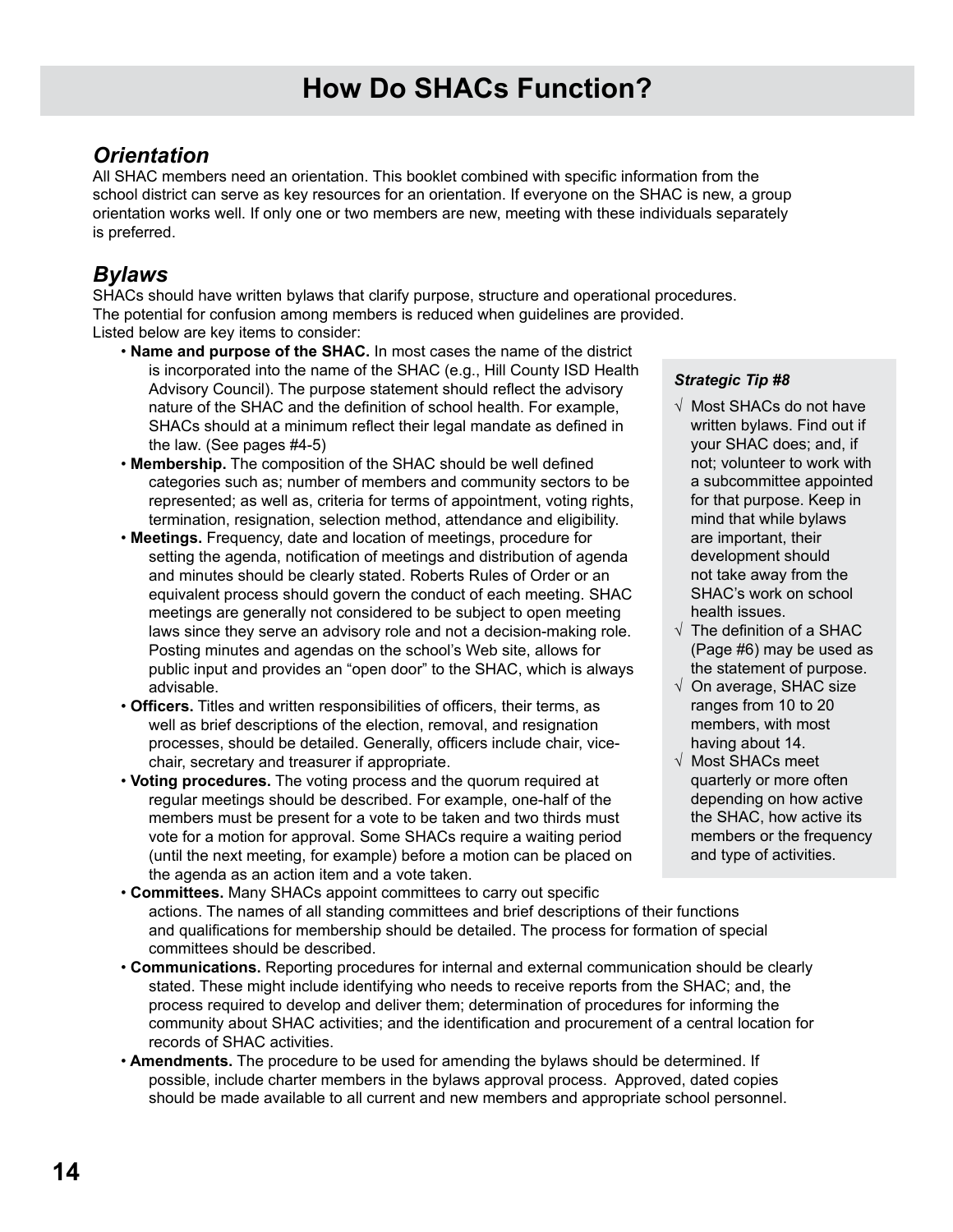## **Statement of Philosophy**

#### *Strategic Tip #9*

- $\sqrt{\phantom{a}}$  Although it might seem easier to borrow another SHACs philosophy statement, it is critical that these statements be developed individually by each SHAC. This will help ensure a common philosophy and increase ownership.
- $\sqrt{ }$  What are the benefits of a philosophy statement?
	- Organizes and unites us around a common purpose
	- Expresses what we want to strive for
	- Communicates confidence to give our best so we can realize our philosophy
	- Guides our actions and attracts others to our cause
	- Uplifts, compels, challenges and inspires

Some SHACs have written statements about their school district philosophy as it relates to coordinated school health programming. It offers SHACs a framework of reference when making policy decisions.

SHAC members can ask themselves:

Does this new policy fit into our vision of school health? Here is an example of a philosophy statement:

#### *Philosophy Statement:*

*The primary function of a school is to provide students with the learning experiences necessary for maximum intellectual development. The success of this process is affected by the child's emotional, social and physical health. For this reason the purpose of coordinated school health programming is twofold: first, to consider the total human being in the educational process, and second, to motivate students to help themselves and others to live healthy, productive lives.*



Writing a statement of philosophy can be a challenge. The following steps can help make the process easier:

- Request that every SHAC member answer the following questions in their own words: What is coordinated school health programming? What do we want our coordinated school health program to achieve? What should the health education, health services, food service, health environment, and other components of coordinated school health look like in our school district?
- One person should compile responses and draft the statement of philosophy.
- The SHAC should review and revise the draft.
- The revised statement of philosophy should be presented to the school board and the superintendent for their approval.

- √ Educate your SHAC on why it is important to develop a statement of philosophy about coordinated school health programming.
- $\sqrt{\phantom{a}}$  Offer to help write the statement for your school district, either by facilitating the process or writing the draft. Provide SHAC members with materials that state the value of coordinated school health programming to use as examples.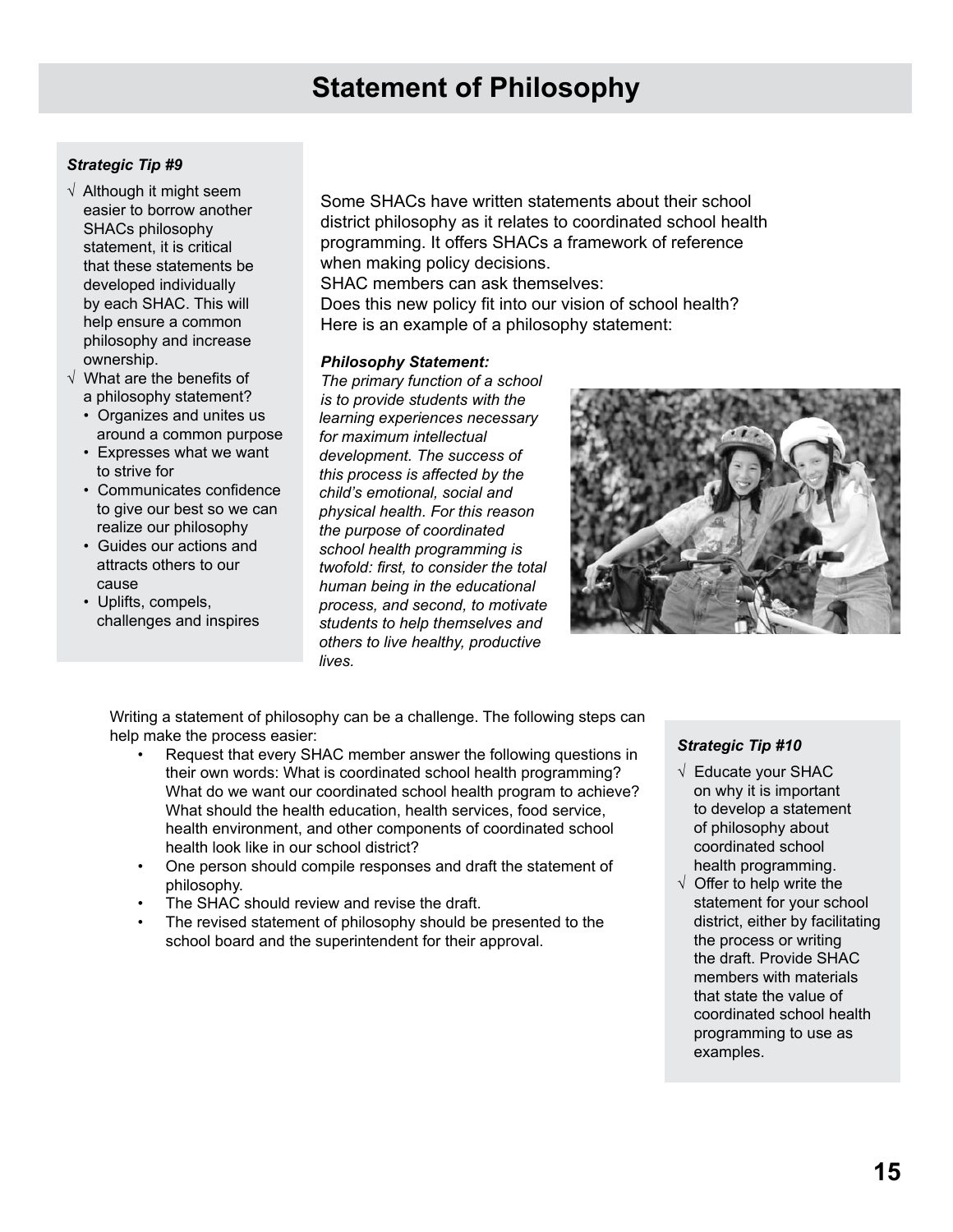## **Conducting an Assessment**

Assessment is a process of gathering, analyzing and reporting information about the health needs of the children in your schools and communities. It also involves identifying the capacities or strengths that are currently available to meet the children's needs.

Assessments must be conducted before any planning. SHAC members should work with the district to conduct an assessment. Although this may seem technical and time consuming, it is critical to the success of the program; and, many user-friendly, excellent tools are available. The most often recommended assessment tool is the **School Health Index**. This resource is available at no cost from the Centers for Disease Control and Prevention and can be printed out from the Web site to complete by hand or filled out on line. You can access the School Health Index at: http://apps. nccd.cdc.gov/shi/default.aspx

A successful assessment will help a SHAC:

- Understand the current situation
- Begin with a vision for the future
- Provide data for decision-making through comparison
- Promote awareness and action
- Help obtain funding and other resources

In addition to utilizing information gathered from within the school district, SHAC members should gather public health information that is available. For example, one excellent source for public health information can be found in the Strategic Plan for the Prevention of Obesity in Texas: 2005-2010. The Plan can be accessed through the Department of State Health Services Web site at: www.eatsmartbeactivetx.org/

#### *Strategic Plans*

A well-developed strategic plan will help the SHAC effectively address needs identified during the assessment. The following structure, or a variation, is used universally in the development of strategic plans.

- Identify the **mission** what you wish for the district or, the end result of efforts of the SHAC in their coordinated school health efforts.
- Develop two or three broad **goals** for accomplishing the mission. The goals must be measurable and usually have a timeframe for accomplishment so it is obvious when they are completed. For the SHAC, this timeframe should be a single school year.
- Identify the **objectives** needed to accomplish the goals. Objectives are the detailed descriptions of activities, actions or strategies required to achieve the goals.
- Plan the specific **ACTION ITEMS** or steps that must be taken to achieve the objectives. This step should also include who will be in charge of or conduct each action item involved and the deadline for accomplishment.



#### *Strategic Tip #11*

- √ Educate your local SHAC on the importance of a strategic plan.
- The following is an example of part of a simple strategic plan. • **Mission:** All children will graduate successfully from our district with a comprehensive health education that has prepared them to enter adulthood with the knowledge and skills to maintain a healthy lifestyle.
- • **Goal:** To provide children in grades K-12 sequential health instruction that reflects current health issues facing the local community.
- • **Objective:** By the start of the next academic year, design and implement a progressive health curriculum that meets the needs of all of our students.
- • **Activities:** Investigate available K-12 health curricula and showcase samples at the next SHAC meeting for member's review. Assigned to specific member or subcommittee.

SHACs often have many issues they want or need to address. Realistically, not all issues can be addressed in a single school year. Therefore, it is important for

SHACs to set priorities. SHACs that phase in their recommendations over time are often the most successful in achieving their objectives.

SHACs should always be aware of the fiscal implications of their recommendations. Plans which require significant increases in funding without consideration for how those improvements can be paid for, are less likely to be approved by a school board. (See Fiscal Impact Section on Page #9 for more information.)

√ Offer to assist your local SHAC in developing their plan. Offer to facilitate the process or assist in finding someone who can.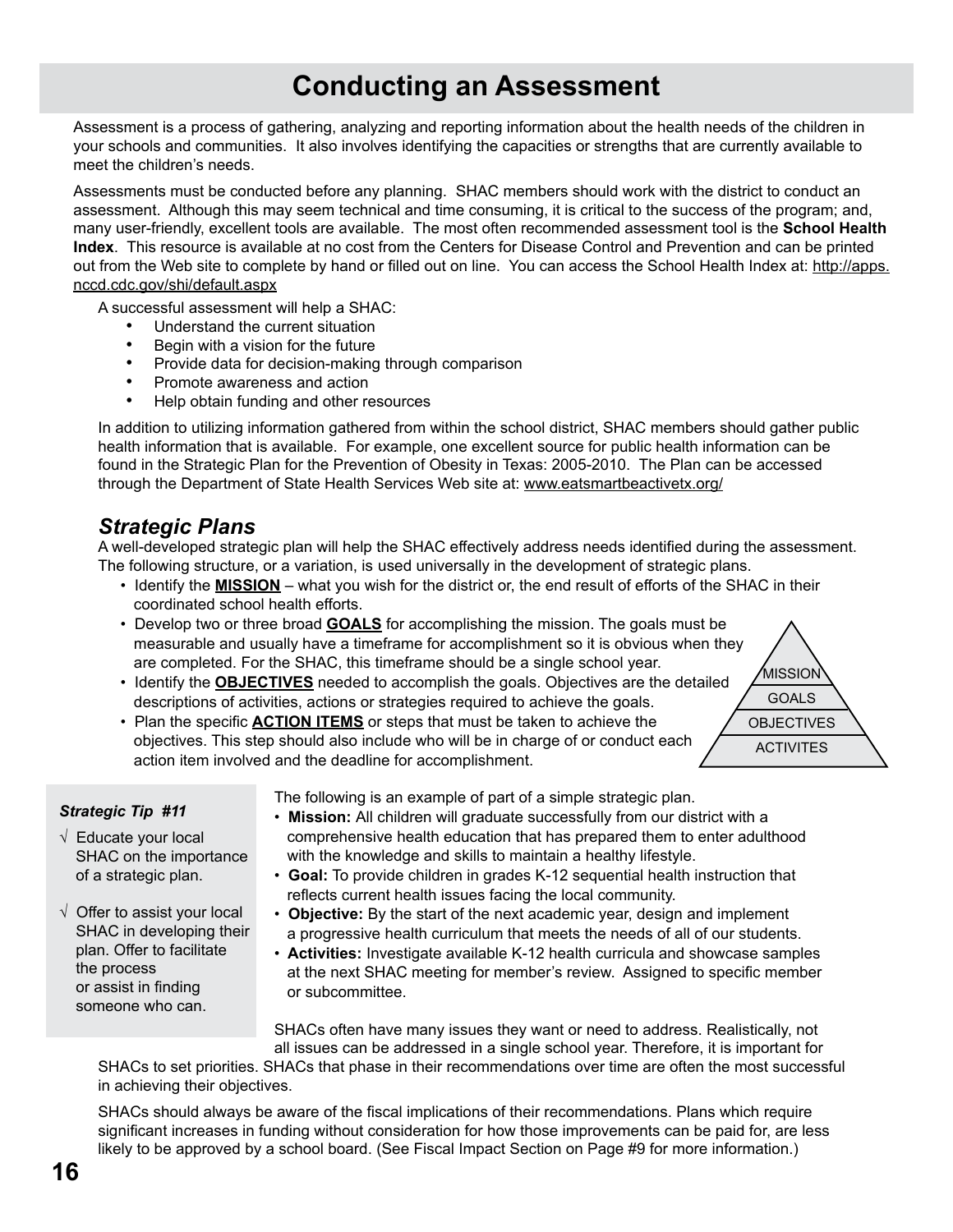## **How Are SHAC Meetings Conducted?**

The work of a SHAC is completed mostly during meetings. Therefore, it is essential that meetings are effective. To ensure that meetings are well organized and goal-directed, consider the following factors:

- • **Regular meeting schedule.** An annual calendar of dates, times and locations for regular meetings should be established. It is helpful if there is a regular meeting date, such as the third Wednesday of the month.
- • **Agenda** Forward a tentative agenda to members with a request for additional agenda topics one to two weeks before a meeting and attach minutes of the previous meeting. Suggestions should be returned at least one week in advance of the meeting. The agenda should be easy to understand and information and discussion items should be separate from the action items. Here is an example of how an agenda could be structured:
	- 1. 15 minutes refreshments and socializing;
	- 2. 10 minutes review and approval of minutes of last meeting; and review of agenda;
	- 3. 15 minutes report from school personnel on programs and activities;
	- 4. 30 minutes discussion of future projects;
	- 5. 15 minutes review and vote on action items;
	- 6. 15 minutes presentation of items to be voted on at next meeting; and
	- 7. 15 minutes review of meeting and setting next agenda.
- • **Email and phone communications.** Members should be emailed and/or called two days prior to the meeting as a reminder. An email list and phone tree should be established to communicate quickly and provide procedures for dealing with inclement weather. A central phone number should be designated for information.
- • **Refreshments.** Any responsibility for food costs and transportation should be made clear to SHAC members at the beginning of the year. If the meeting is not held at a mealtime, then light refreshments are appropriate. If refreshments are available, indicate on the agenda. Schools generally do not have funding for refreshments so a source should be identified.
- • **Punctuality.** Meetings should start and end on time. Waiting for latecomers before starting a meeting or allowing discussion to drift past a specific time will promote the continuation of these behaviors.
- • **Resources**. At the meeting be sure to have copies of the agenda, minutes, supplies and other information for each member. It's helpful to have a flipchart pad, markers and sticky notes available.
- • **Environment and atmosphere.** The meeting should be held in a comfortable room with seating that allows members to easily see and hear each other. U-shaped or semi-circular seating arrangements work well. Some SHACs meet in the school to help members become more familiar with its environment. Members should be greeted warmly as they arrive and introduced to one another. All members should be involved in discussions and acknowledged for their contributions. Discussion should be summarized for the group. The SHAC secretary should keep a written record of discussion topics, major ideas and decisions.
- • **Follow-up.** All tasks requiring follow-up or completion should be assigned to a SHAC member before moving on to a new topic. Time should be allocated at the end of the meeting to review the items for follow-up and determine agenda topics for the next meeting.
- • **Other suggestions.** Each meeting should add to the members understanding of coordinated school health programming. After participating in a SHAC, members can still be advocates for school health. They can also broaden their reach through advocacy if they represent a community organization that supports the local SHAC.

- $\sqrt{ }$  Find out when, where, and how often your local SHAC meets. If there is no regular schedule for the time or place, suggest a pattern be established.
- √ Make sure that SHAC meetings are promoted and open to the public.
- √ Provide your SHAC with a model agenda to use.
- √ If refreshments are not regularly available at SHAC meetings, identify a local organization willing to donate them.
- $\sqrt{\phantom{a}}$  Offer to assist the SHAC in finding a facility that is conducive to productive meetings and does not charge a fee, if meeting space has been a problem in the past. Or, suggest that meetings be held in the school.
- √ Recruit a local volunteer organization to assist with follow up or specific tasks assigned by the SHAC.
- $\sqrt{ }$  At each meeting provide SHAC members with information available from state organizations that support school health. Most information can be downloaded and reproduced for distribution at no cost. (See Resources on page #21)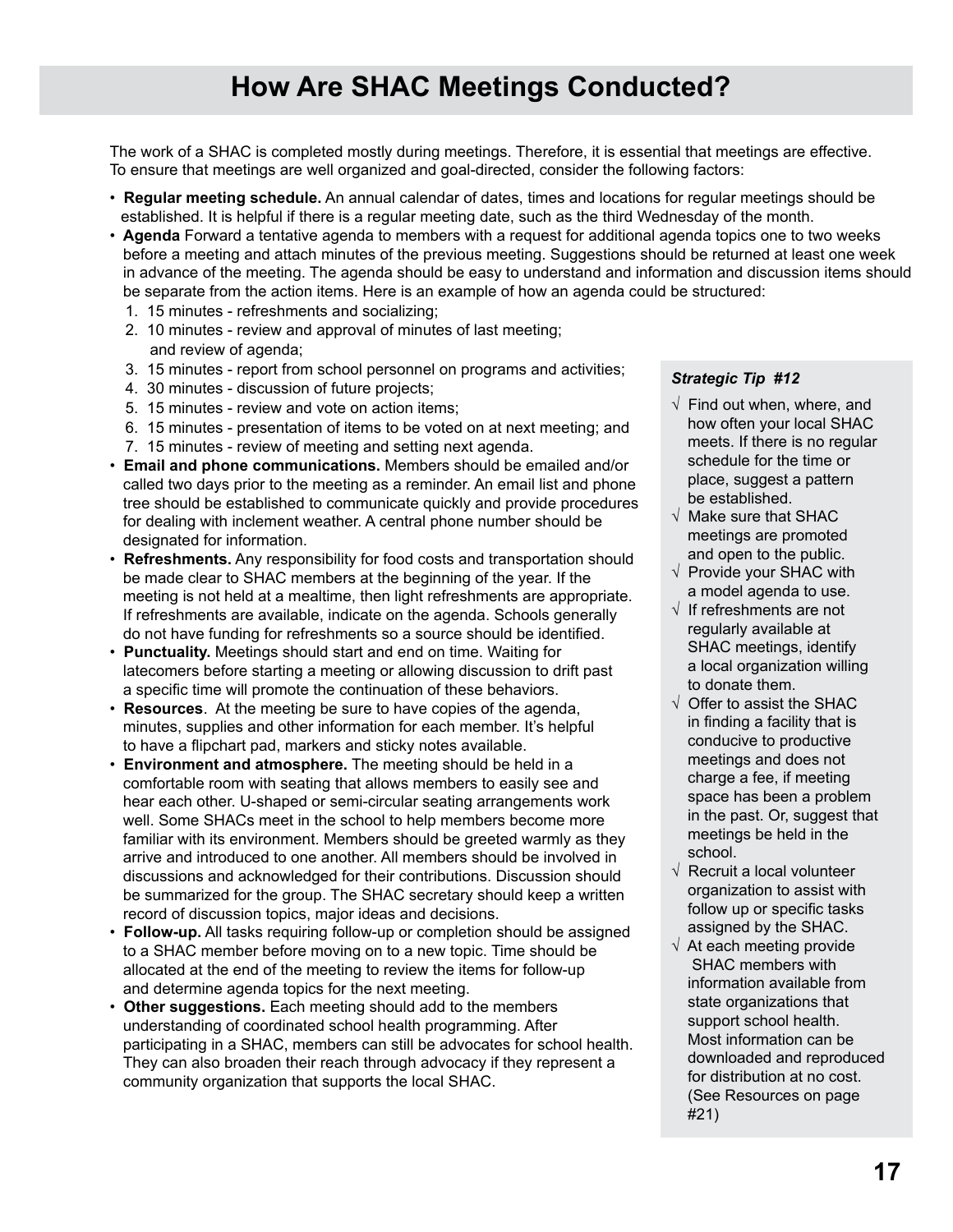## **What Factors Influence the Effectiveness of a SHAC?**

A SHAC is frequently faced with factors that influence how well it functions and serves its purpose. These factors impact the effectiveness of a SHAC. For instance, special interest groups often approach SHACs on what should be taught in the school health education program. These groups can either generate positive energy or impede progress through controversy around the school's coordinated school health program.

It is important for SHAC members to recognize that these factors are almost always present and can impact any aspect of a SHACs role. Thinking in advance about how the dynamics of the group can be influenced, will increase the likelihood of a successful outcome. The following is a list of strategies to support the work of your SHAC:

- Clearly defined SHAC and member roles, responsibilities, structure and guidelines
- Well defined SHAC bylaws
- Mutually understood role of the school district liaison
- Well developed, structured and trained SHAC including orientation, appropriate representation of the community, knowledge of member's commitment to and knowledge of coordinated school health programs
- Understanding of the values and attitudes of the school/ community including special interest groups
- Confidence in the School Board's and school administration's knowledge about and support of school health
- Knowledge of current school district health curriculum and selection process
- Understanding of the availability of resources for the SHAC
- Knowledge of the techniques for managing controversy and how to utilize them
- Understanding of the current local and state legislative mandates and historical perspectives
- Awareness of processes available for community and student input on school health issues and SHAC activities; as well as, processes for communication to the community from the SHAC

- √ Interview SHAC members and school personnel about which objectives need to be accomplished from the list that have not already, prioritize them and develop a plan to accomplish the top three.
- √ Identify ways, which your local organizations and agencies can work with SHAC members. For example, if school board members lack knowledge about coordinated school health programming, local leaders could meet with individual school board members to educate them.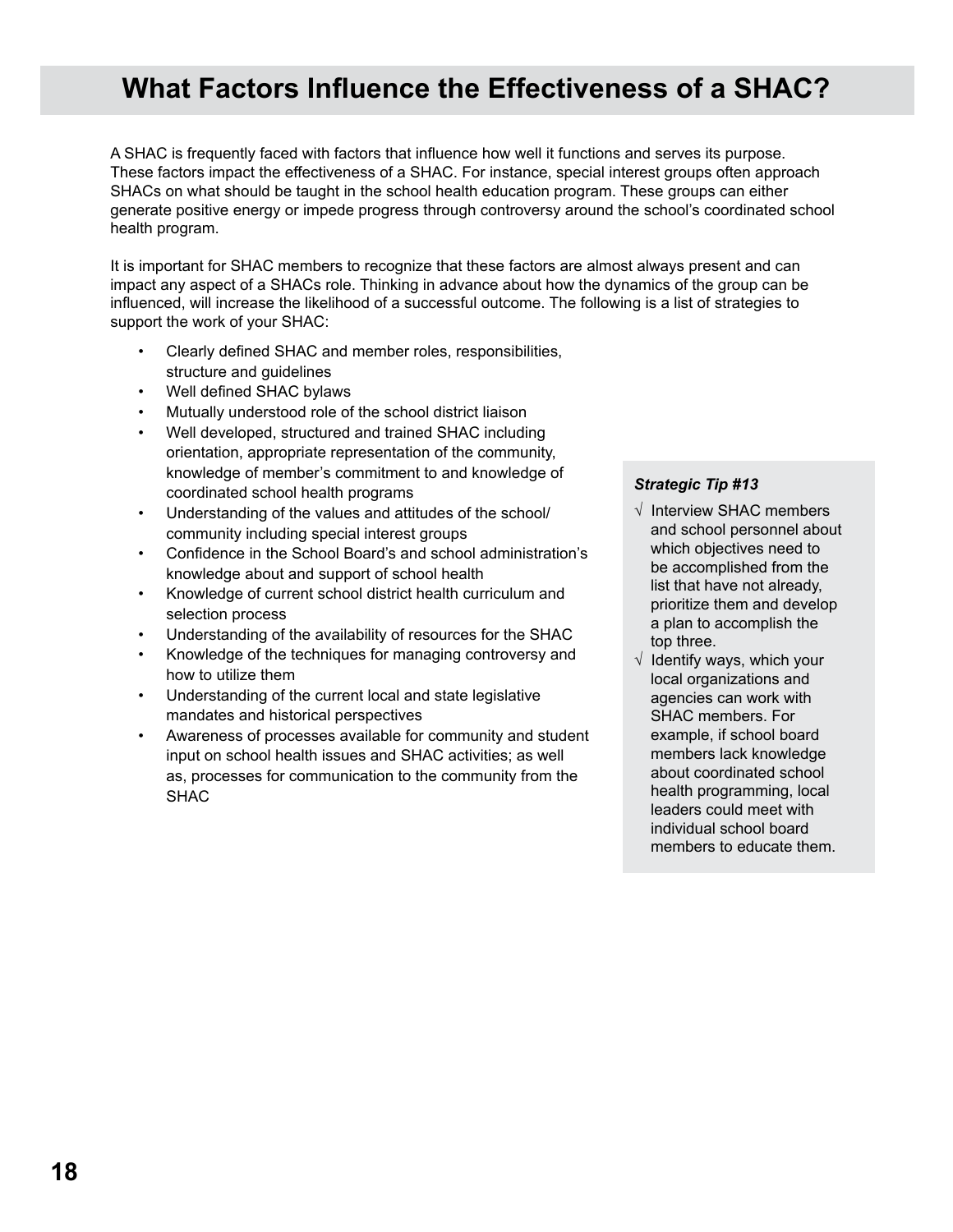It is important for a SHAC to periodically assess how well it works. SHAC members should ask themselves whether the SHAC does what it is supposed to; is it meeting its objectives, and if so, to what extent will the objective be accomplished by the target date? Here are some questions to help evaluating how well a SHAC is functioning. An effective SHAC should be able to answer "yes" to each:

- Do schools and the community recognize the SHAC as a valuable asset in promoting the health of students and school personnel?
- Does the SHAC implement activities to support coordinated school health programming?
- Are regular meetings occurring? Are most members attending?
- Are procedures established and utilized for conducting business?
- Does a positive relationship exist between the SHAC and school personnel? For example; district personnel or board members seek advice from the SHAC and act on SHAC recommendations
- Does SHAC membership represent all segments of the community?
- Is an elected chairperson providing positive and productive leadership?
- Is there a statement of purpose and goals?
- Has the SHAC conducted an assessment with the district staff? Were needs identified? Were goals set based on those needs?
- Did the SHAC write a Vision Statement? A Mission Statement?
- Do SHAC plans and activities focus on the goals and objectives set by the SHAC and have completion dates set?
- Are efforts made to reach goals and objectives by the target dates set?
- Are regular reports made to the district staff person or school board depending on SHAC structure?
- Are the SHAC activities benefiting the school's coordinated school health program?
- Has an understanding of coordinated school health and its value to the community emerged as a result of SHAC activities?
- Have members received sufficient orientation? Do SHAC members understand what is expected of them?
- Are SHAC members aware of the status of school health programs in the schools in their district?
- Are members provided information on state and national developments in school health?
- Do school personnel recognize and support the contributions of SHAC members?

- $\sqrt{ }$  Educate your SHAC on why evaluation is so important.
- $\sqrt{ }$  Share the accompanying list of questions with SHAC members. Offer to facilitate an evaluation session using these questions for discussion on how the SHAC could function better. (Adapted from Fraser, Katherine. Someone at School has AIDS: A Guide to Developing Policies for Students and School Staff Members Who Are Infected with HIV. National Association of State Boards of Education, 1989, pp. 28- 29.)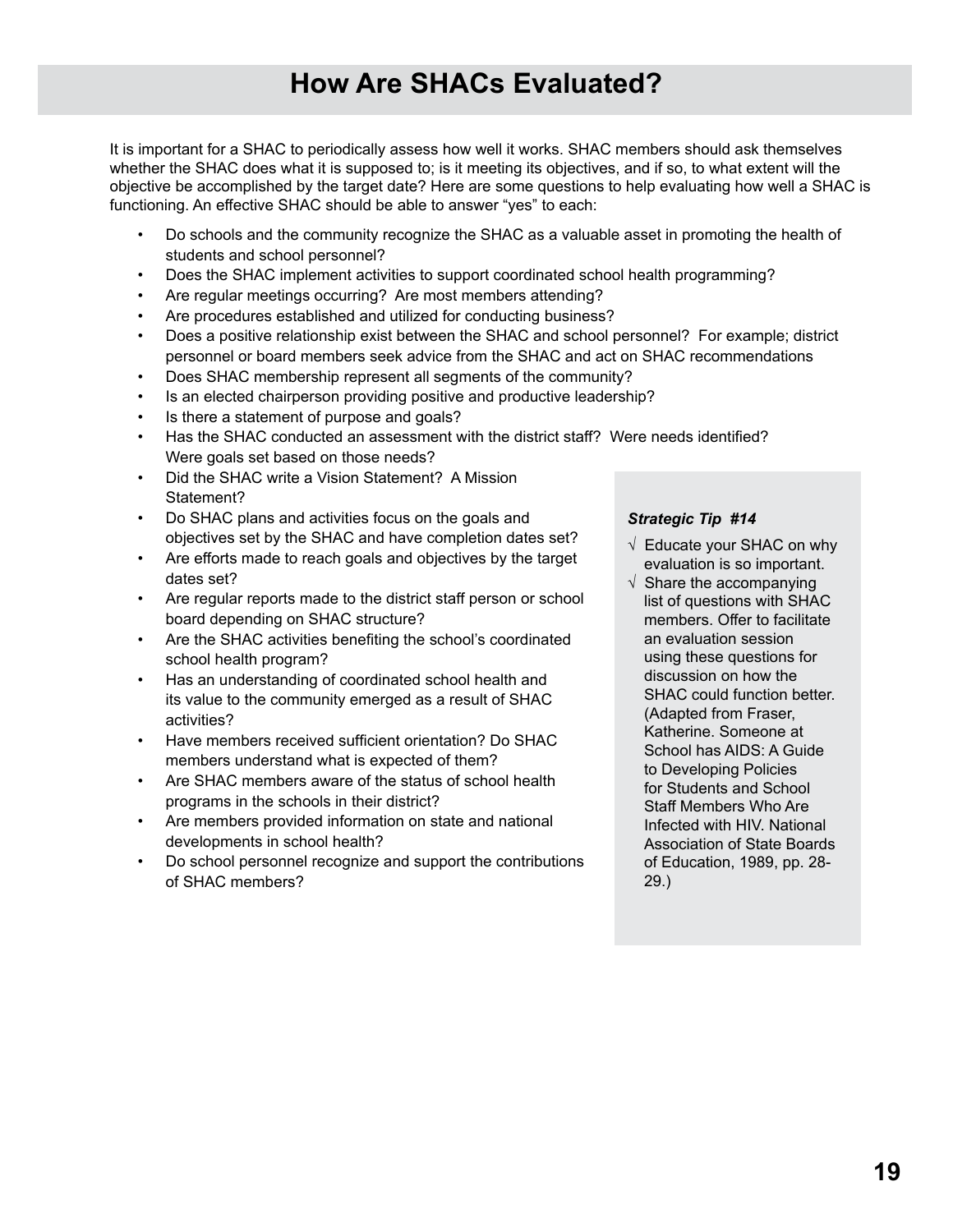## **Conclusion**

Although all SHACs are similar in their general purpose and functioning, no two SHACs are alike. After all, SHACs are comprised of people with their own characteristics and personalities. This is perhaps the most important element of a SHAC because it ensures that recommendations reflect the individual needs and values of the community. SHACs should be the voice of the community about school health issues. However, unless community members get involved, SHACs do not work.

- √ Ensure that your SHAC reflects the community by participating in and influencing the function of the SHAC.
- $\sqrt{\ }$  Encourage other agencies, organizations and individuals to take advantage of this opportunity as well. These groups can and should provide leadership to ensure a strong SHAC through strong community involvement.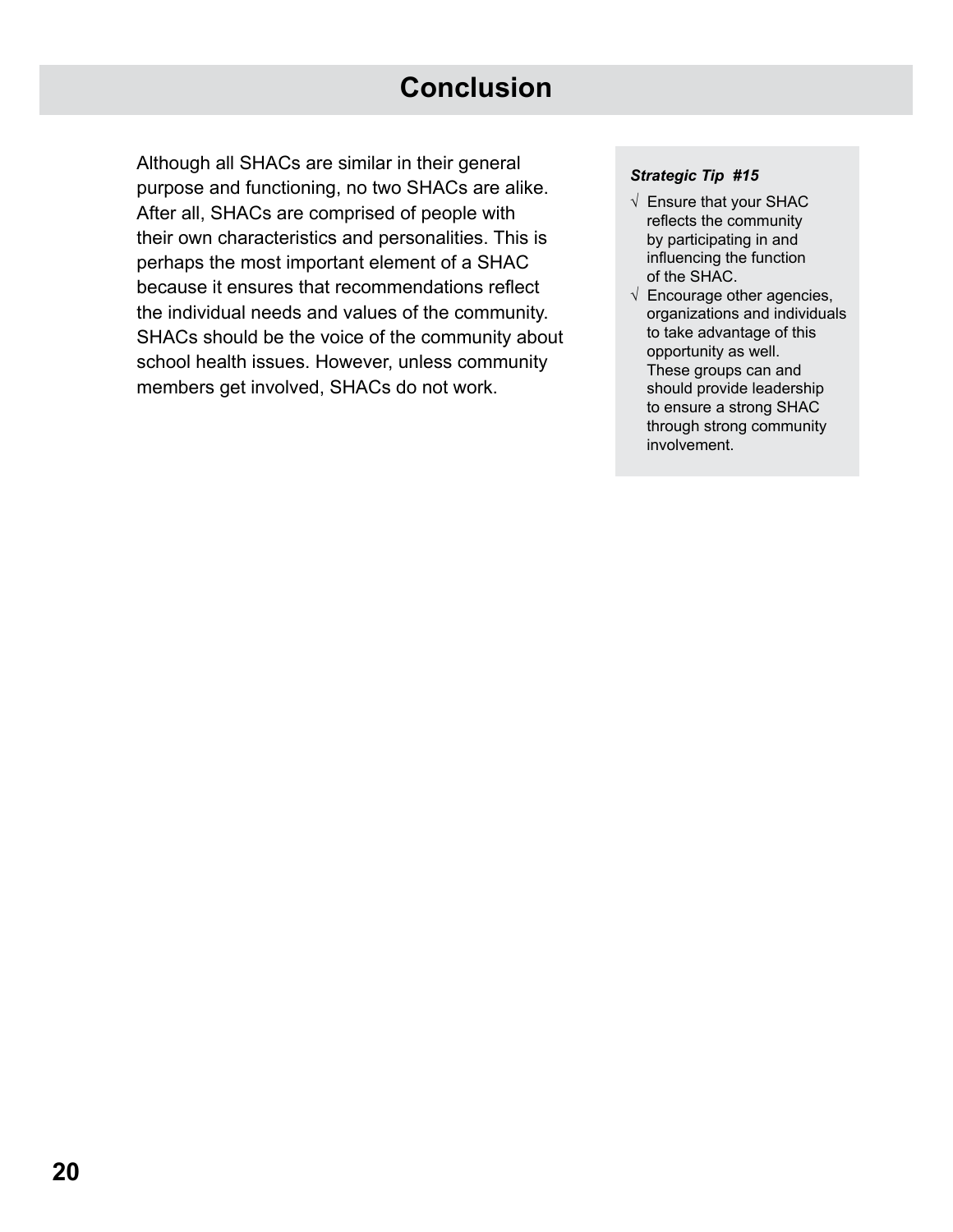### **Essential Tools and Resources**

A wide range of excellent resources is available. What follows are the most commonly utilized.

#### *School Health Index (SHI)*

The SHI is a self-assessment and planning tool that schools can use to improve their health and safety policies and programs. It's easy to use and completely confidential. This free resource can be downloaded and is also available as an online tool.

*http://apps.nccd.cdc.gov/SHI/Default.aspx*

#### *Youth Risk Behavior Survey (YRBSS)*

The YRBSS was developed to monitor priority health risk behaviors that contribute markedly to the leading causes of death, disability and social problems among youth and adults in the United States. These behaviors, often established during childhood and early adolescence, include:

- Tobacco use.
- Unhealthy dietary behaviors.
- Inadequate physical activity.
- Alcohol and other drug use.
- Sexual behaviors that contribute to unintended pregnancy and sexually transmitted diseases, including HIV infection.
- Behaviors that contribute to unintentional injuries and violence.

Most schools have not participated in this nationally recognized survey, however, using the information available; a local school district could administer their own YRBSS. www.cdc.gov/HealthyYouth/yrbs/index.htm

#### *Fit Healthy, and Ready to Learn*

*This guide* is organized around sample policies that reflect best practice, which can be adapted to fit local circumstances. The sample policies are written as statements of best practice. The policies can be adapted or revised to fit the needs of individual states, districts and schools. Portions of the guide can be downloaded. The entire guide can be obtained from the National Association of State Boards of Education.

www.nasbe.org/healthyschools/fithealthy.html

#### *National Health Education Standards*

National Health Education Standards improve student learning by providing a foundation for curriculum development, instruction, and assessment of student performance. These standards provide a guide for enhancing preparation and continuing education of teachers. The goal of National Health Education Standards is improved educational achievement for students and improved health. www.aahperd.org/aahe/template.cfm?template=natl\_health\_education\_standards.html

#### *The Physical Education Curriculum Analysis Tool (PECAT)*

The Physical Education Curriculum Analysis Tool (PECAT) will help school districts conduct a clear, complete and consistent analysis of written physical education curricula, based upon national physical education standards. The PECAT can be customized to include local standards. The results from the analysis can help school districts enhance existing curricula, develop their own curricula, or select a published curriculum, for the delivery of quality physical education in schools. www.cdc.gov/HealthyYouth/PECAT/index.htm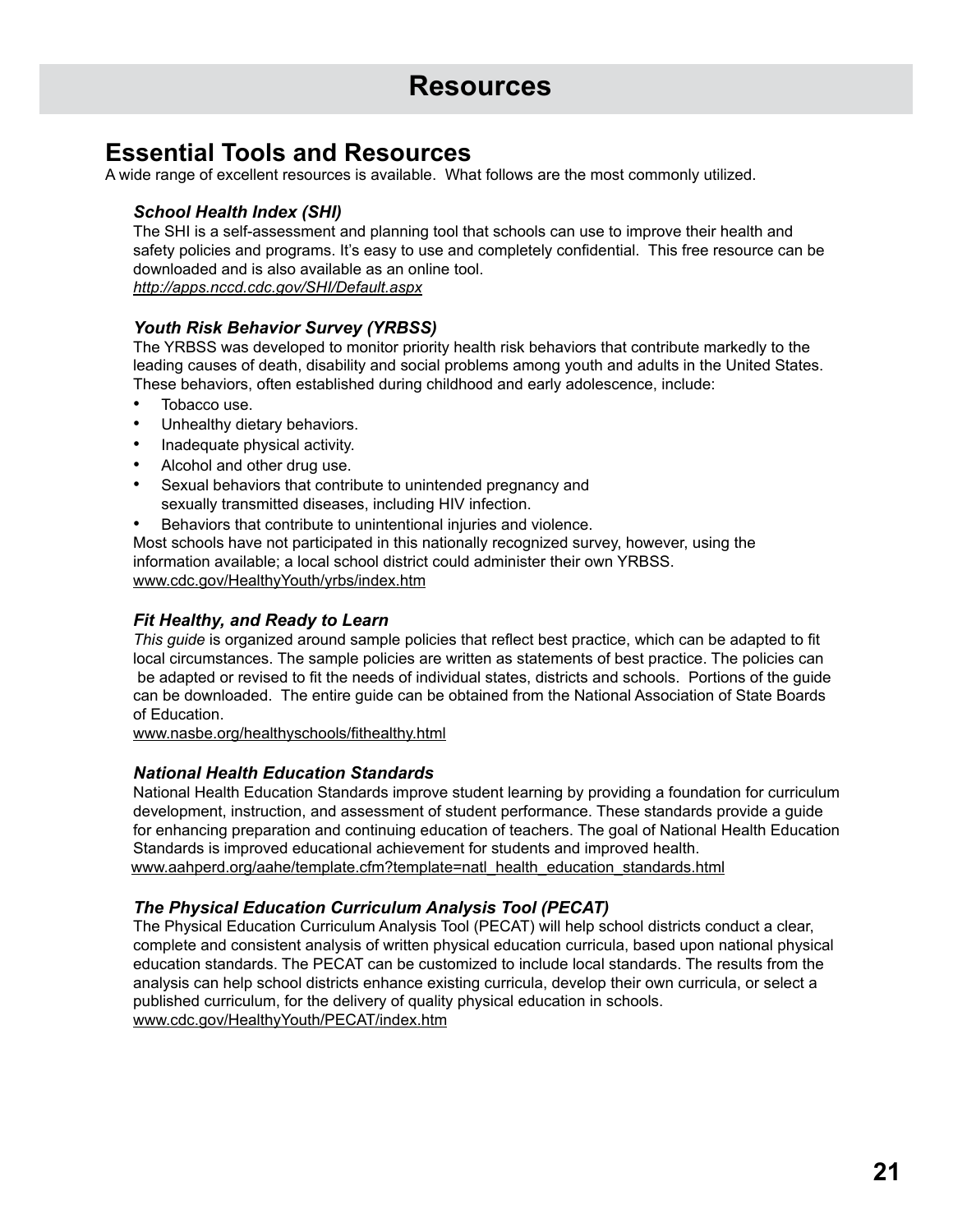## **Resources (continued)**

### **Essential Web Sites**

The Internet has given everyone quick and easy access to information. The following Web site sources for coordinated school health information are the most commonly cited and provide helpful links.

#### *School Health Program: Texas Department of State Health Services*

The School Health Program Web site provides information and support to Texas communities in their efforts to meet the health services and health education needs of their children in a school setting. www.dshs.state.tx.us/schoolhealth/default.shtm

#### *Health, Mental Health and Safety Guidelines for Schools*

This Web site provides guidelines regarding all aspects of coordinated school health programming. SHACs can review and adapt these guidelines to meet their local needs. www.nationalguidelines.org/introFull.cfm

#### *Action for Healthy Kids*

A source for nutrition and physical activity information and resources available through schools designed to improve children's nutrition and increase physical activity to increase their readiness to learn. www.actionforhealthykids.org

#### *Healthy Schools, Healthy Youth*

The Centers for Disease Control and Prevention's Division of Adolescent and School Health (DASH) seeks to prevent the most serious health risk behaviors among children, adolescents and young adults. This website provides a wealth of school health information and resources. www.cdc.gov/HealthyYouth/index.htm

#### *Healthy Schools for Healthy Kids*

This Web site sponsored by the American Cancer Society was originally developed specifically for Texas. A wide range of information and resources can be accessed through this site. www.schoolhealth.info

#### *Square Meals: Texas Department of Agriculture*

Provides access to a wide range of child nutrition programs, up to date information, policies and resources targeted to Texas schools. Available for parents, teachers, students and the public in general. www.squaremeals.org

#### *Texas Education Agency*

Provides extensive information related to public education in Texas. www.tea.state.tx.us

### **Key Organizations Supporting School Health in Texas**

Each of these organizations provides issue specific information and support for school health in Texas and can link you to their national organization.

**Texas School Counselor Association (TSCA)** www.schoolcounselor.org

**Texas Action for Healthy Kids Alliance (TAHKA)** www.actionforhealthykids.org

**Texas Association for Health, Physical Education, Recreation and Dance (TAHPERD)** www.tahperd.org

**Texas Association for School Nutrition (TASN)** www.tsfsa.org

**Texas Association of School Boards (TASB)** www.tasb.org

**Texas Association of School Administrators (TASA)** www.tasa.org

**Texas Parent Teacher Association (PTA)** www.txpta.org

**Texas School Health Association (TSHA)** www.txschoolhealth.org

**Texas School Nurses Organization (TSNO)** www.texasschoolnurses.org

**Texas Cooperative Extension** http://fcs.tamu.edu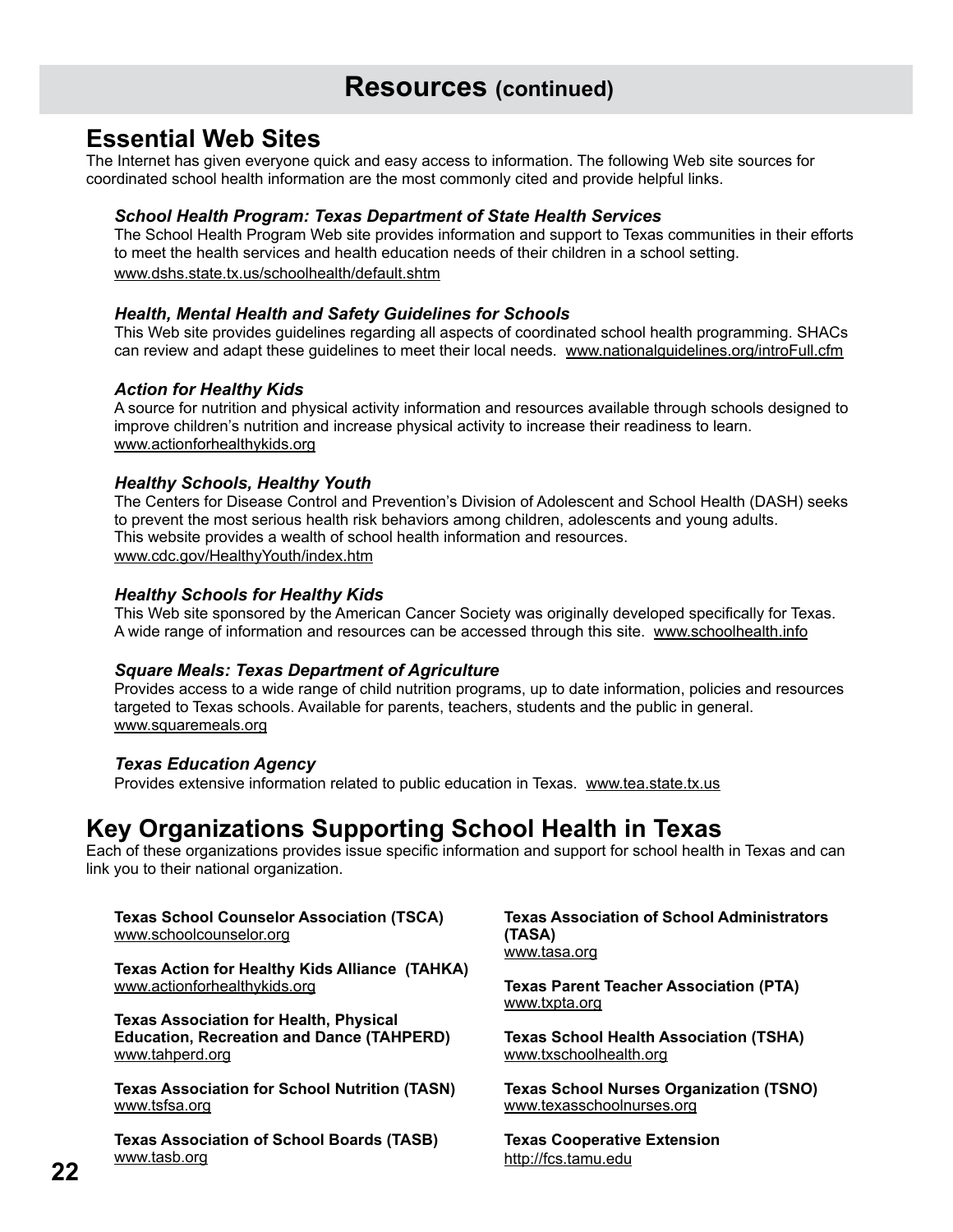## **Resources (continued)**

## **Texas Law, Policy and Regulations Regarding School Health**

There are many laws, regulations and policies that govern public education in Texas. The following are excerpts from a few key state and federal laws relating to school health that directly or indirectly affect the work of the SHAC. Keep in mind that these are minimum regulations and some school districts may have policies that go beyond what the state and federal governments require. Be aware that law and local policy is often accompanied by administrative code or rules that further define its implementation.

The following excerpts provide background on several key laws or regulations regarding school health advisory councils and coordinated school health. They have been taken out of context. Therefore, it is always helpful to refer to the full text for complete understanding. Links have been provided for your convenience.

#### **TOBACCO ON SCHOOL PROPERTY**

#### **Texas Education Code Section 38 www.capitol.state.tx.us/statutes/ed.toc.htm**

The board of trustees of a school district shall:

- (1) Prohibit smoking or using tobacco products at a school-related or school-sanctioned activity
- on or off school property;

(2) Prohibit students from possessing tobacco products at a school-related or school-sanctioned activity on or off school property; and

(3) Ensure that school personnel enforce the policies on school property.

#### **REQUIRED CURRICULUM.**

#### **Texas Education Code Section 28.002. www.capitol.state.tx.us/statutes/ed.toc.htm**

(a) Each school district that offers kindergarten through grade 12 shall offer, as a required curriculum:

- (1) A foundation curriculum that includes:
	- (A) English language arts;
	- (B) Mathematics;
	- (C) Science; and
	- (D) Social studies, consisting of Texas, United States, and world history, government, and geography; and
- (2) An enrichment curriculum that includes:
	- (A) To the extent possible, languages other than English;
	- (B) Health, with emphasis on the importance of proper nutrition and exercise;
	- (C) Physical education;
	- (D) Fine arts;
	- (E) Economics, with emphasis on the free enterprise system and its benefits;
	- (F) Career and technology education; and
	- (G) Technology applications.

#### **Physical Activity Programs for Elementary School Students**

#### **Texas Administrative Code: 74.32. www.tea.state.tx.us/rules/homes**

In accordance with **Texas Education Code, §28.002 www.capitol.state.tx.us/statutes/ed.toc.htm a**ll students enrolled in full-day kindergarten or Grades 1-6 in an elementary school setting are required to participate in physical activity for a minimum of either 30 minutes daily or 135 minutes weekly under the following conditions:

- (1) Participation must be in a Texas Essential Knowledge and Skills (TEKS)-based physical education class or a TEKS-based structured activity; and
- (2) Each school district shall establish procedures for providing the required physical activity that must consider the health-related education needs of the student and the recommendations of the local health advisory council.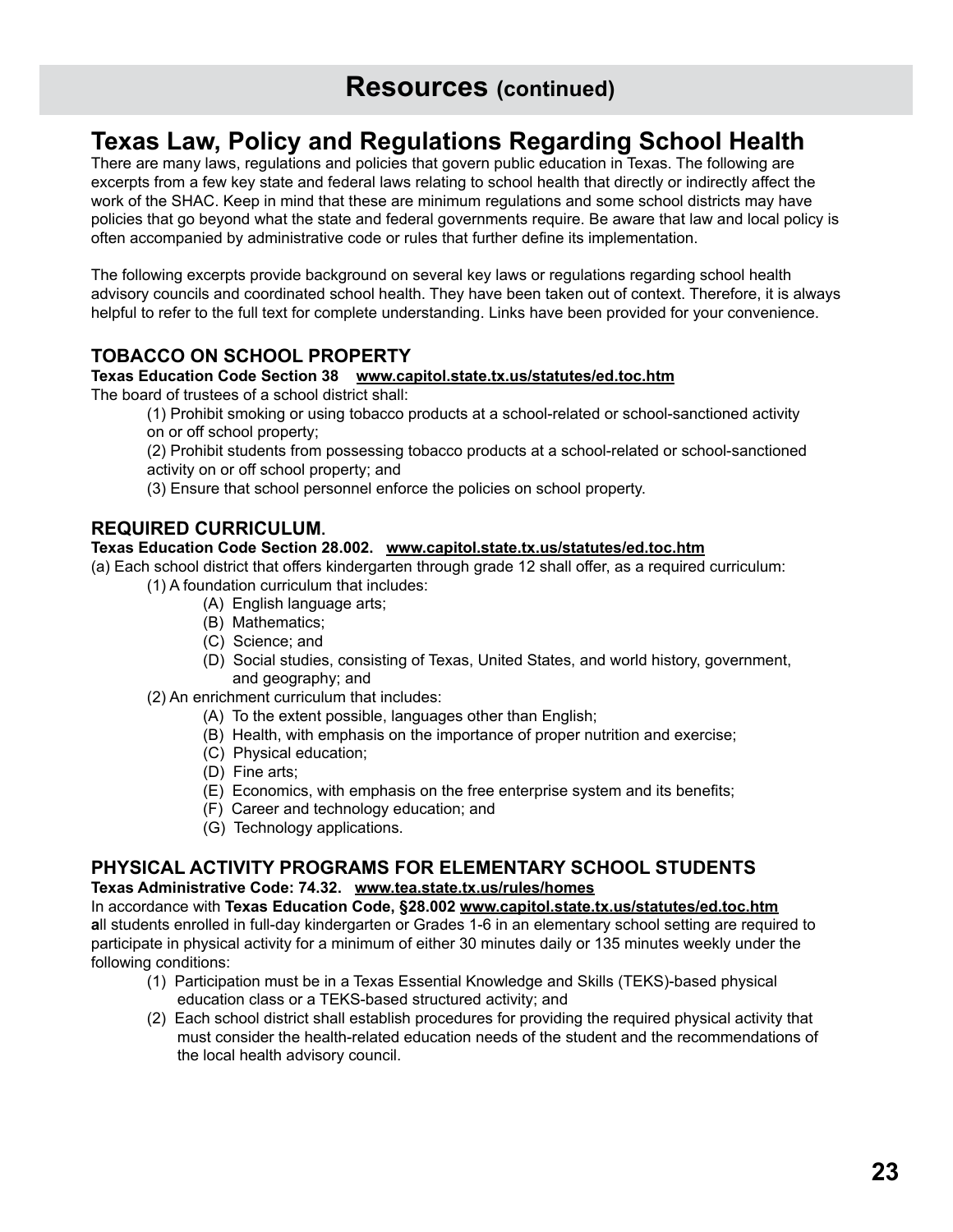#### **COORDINATED HEALTH PROGRAM FOR ELEMENTARY, MIDDLE, AND JUNIOR HIGH SCHOOL STUDENTS.**

#### **Texas Education Code 38.013. www.capitol.state.tx.us/statutes/ed.toc.htm**

(a) The agency shall make available to each school district one or more coordinated health programs designed to prevent obesity, cardiovascular disease, and Type 2 diabetes in elementary school, middle school, and junior high school students. Each program must provide for coordinating:

- (1) Health education;
- (2) Physical education and physical activity;
- (3) Nutrition services; and
- (4) Parental involvement.

(a-1) The commissioner by rule shall adopt criteria for evaluating a coordinated health program before making the program available under Subsection (a). Before adopting the criteria, the commissioner shall request review and comment concerning the criteria from the Department of State Health Services School Health Advisory Committee. The commissioner may make available under Subsection (a) only those programs that meet criteria adopted under this subsection.

(b) The agency shall notify each school district of the availability of the programs.

(c) The commissioner by rule shall adopt criteria for evaluating the nutritional services component of a program under this section that includes an evaluation of program compliance with the Department of Agriculture guidelines relating to foods of minimal nutritional value.

### **Texas Government Law and Policy Sources**

The links provided to the complete text of the excerpts cited above, as well as information about other policies and regulations mentioned in sections of this guide, can be found in several key Texas government Resources described below. Here you will find the laws, the rules developed to carry out the laws and agency policies that regulate state programs.

#### **Texas Education Code**

This is the main body of law regulating public education in Texas as passed by the Texas Legislature. www.capitol.state.tx.us/statutes/ed.toc.htm

#### **Texas Education Agency Administrative Code**

These are the rules adopted by the State Board of Education (SBOE) and the Commissioner of Education that further define state law. www.tea.state.tx.us/rules/home

#### **Texas Department of Agriculture's Child Nutrition Policy**

The Texas Department of Agriculture is responsible for managing the state's child nutrition program. Texas has adopted policies that exceed the federal school lunch requirements. www.squaremeals.org/fn/render/parent/channel/0,1253,2348\_2350\_0\_0,00.html

#### **Texas Health and Safety Code**

This is the body of law adopted by the Texas Legislature that protects the health and well being of Texas citizens, including children. Many laws regulating school health services can be found here. www.capitol.state.tx.us/statutes/hs.toc.htm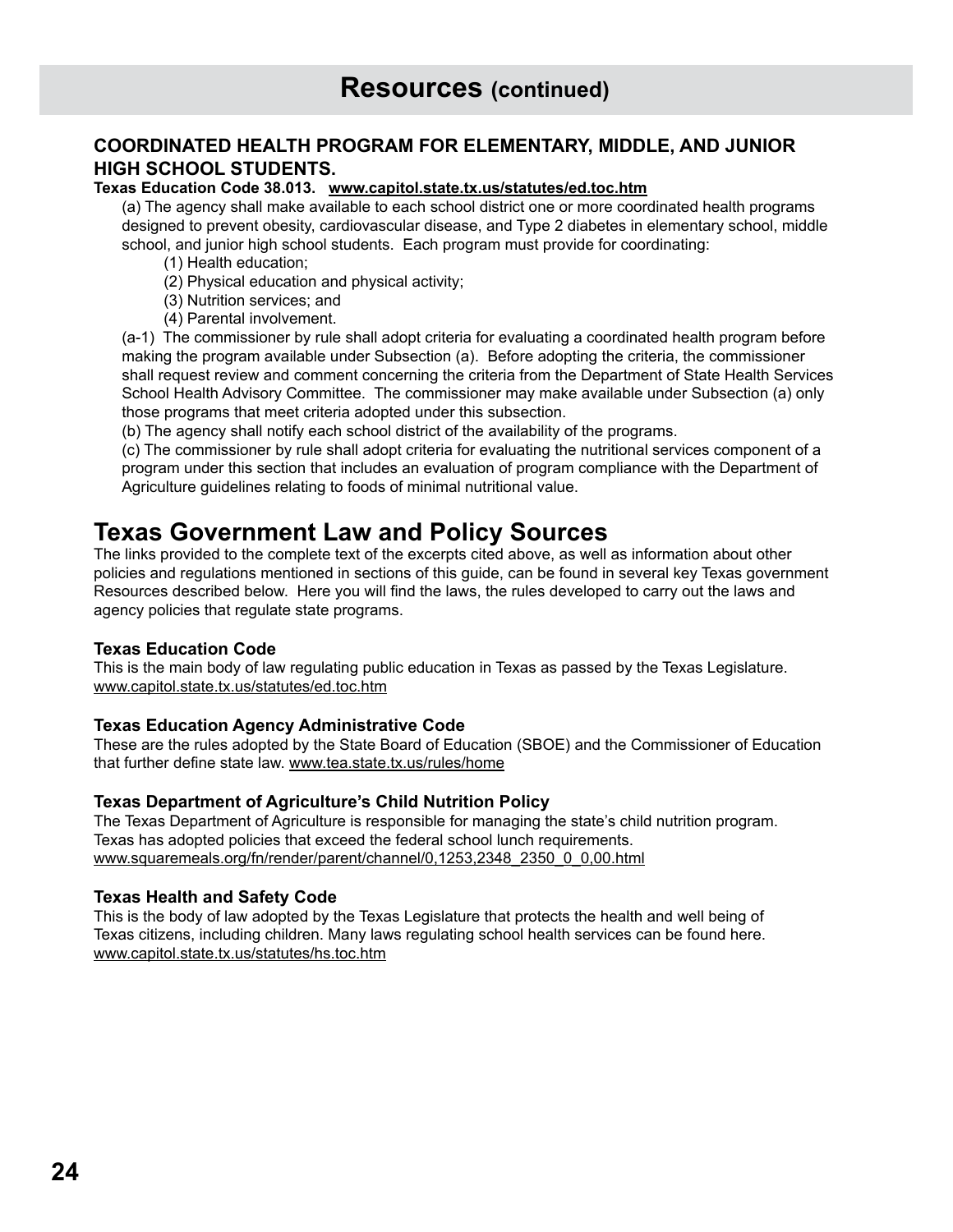## **Worksheets**

On the following pages, you will find a series of helpful worksheets. Each of these worksheets have been taken from a more extensive guide to SHACs that has been specifically designed to assist either the chair of a SHAC or other school personnel responsible for providing support. This more extensive guide, *Promoting Healthy Youth, Schools, and Communities: A Guide to Community-School Health Councils* is available from the American Cancer Society (Code no. 2061.00) or can be downloaded at no charge from www.schoolhealth.info. Go to the section on School Health Advisory Councils.

#### **Worksheet 1: Community Partners to Invite**

A helpful tool to:

- **√** Use in identifying prospective members for a local SHAC
- **√** Ensure that you have balanced representation

#### **Worksheets 2 and 3:**

#### **Creating a Vision for Your Community and Schools and Our Vision for the Future** A helpful tool to:

- **√** Assist you in thinking through your values related to school health
- **√** Use in creating a collective philosophy or vision for your SHAC

#### **Worksheet 4 and 5:**

### **What's Needed for Change? And a Process for Change**

A helpful tool to:

- **√** Consider all of the components required for change to occur
- **√** Think through the steps for facilitating change

#### **Worksheet 6:**

#### **The Wellness Policy Process**

A helpful tool to:

- **√** Illustrate the process of wellness policy development and implementation
- Understand how to provide for continuous quality improvement

#### **Worksheet 7:**

#### **Priority Focus Areas for a SHAC**

A helpful tool to:

**√** Illustrate the 8 areas of coordinated school health that a SHAC may wish to address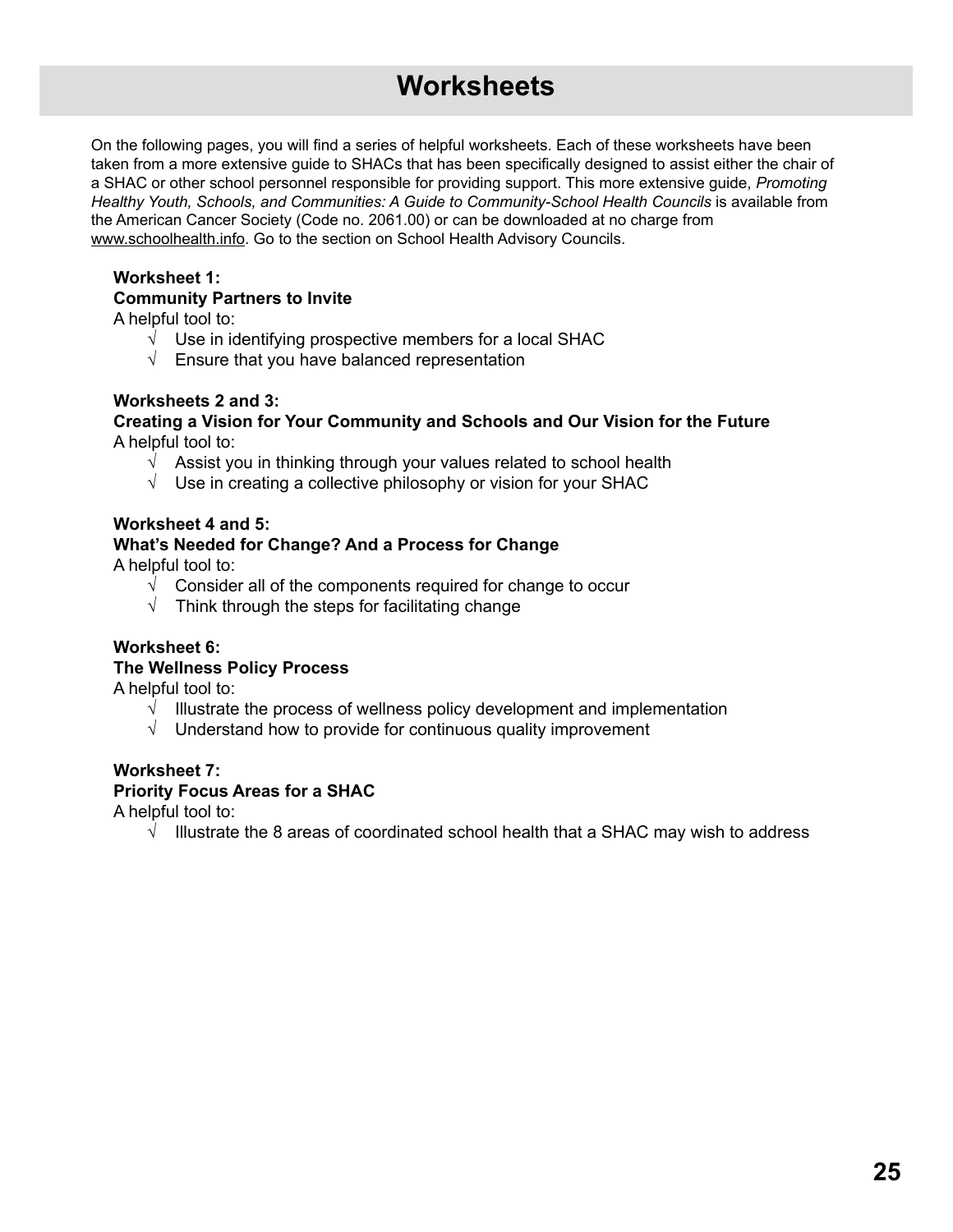## Worksheet 1: Community Partners to Invite

Membership on your school health council should be as representative of your community as possible. Involve people with a broad variety of education, experience, opinion, economic level, gender, race, age, and ethnic background. Who are the key players in your community and school?

| <b>Community Members/Name, Affiliation</b>                  | Invited | <b>Accepted Attended</b> |  |
|-------------------------------------------------------------|---------|--------------------------|--|
| Attorneys:                                                  |         |                          |  |
|                                                             |         |                          |  |
| Business and industry leaders:                              |         |                          |  |
|                                                             |         |                          |  |
|                                                             |         |                          |  |
| Civic, service, and professional organizations:             |         |                          |  |
|                                                             |         |                          |  |
|                                                             |         |                          |  |
| Clergy:                                                     |         |                          |  |
|                                                             |         |                          |  |
| Clients and customers of community services:                |         |                          |  |
|                                                             |         |                          |  |
|                                                             |         |                          |  |
| Community leaders:                                          |         |                          |  |
|                                                             |         |                          |  |
|                                                             |         |                          |  |
| Community government officials:                             |         |                          |  |
|                                                             |         |                          |  |
| <b>Extension specialists:</b>                               |         |                          |  |
|                                                             |         |                          |  |
|                                                             |         |                          |  |
| Health care providers:                                      |         |                          |  |
| Clinic                                                      |         |                          |  |
| Dental                                                      |         |                          |  |
|                                                             |         |                          |  |
|                                                             |         |                          |  |
|                                                             |         |                          |  |
|                                                             |         |                          |  |
|                                                             |         |                          |  |
| Human service agencies:                                     |         |                          |  |
|                                                             |         |                          |  |
| Drug/alcohol counselors ___________________________________ |         |                          |  |
|                                                             |         |                          |  |
| Juvenile court system:                                      |         |                          |  |
| Judge<br>Probation officer                                  |         |                          |  |
|                                                             |         |                          |  |
| Nonprofit service providers:                                |         |                          |  |
|                                                             |         |                          |  |
|                                                             |         |                          |  |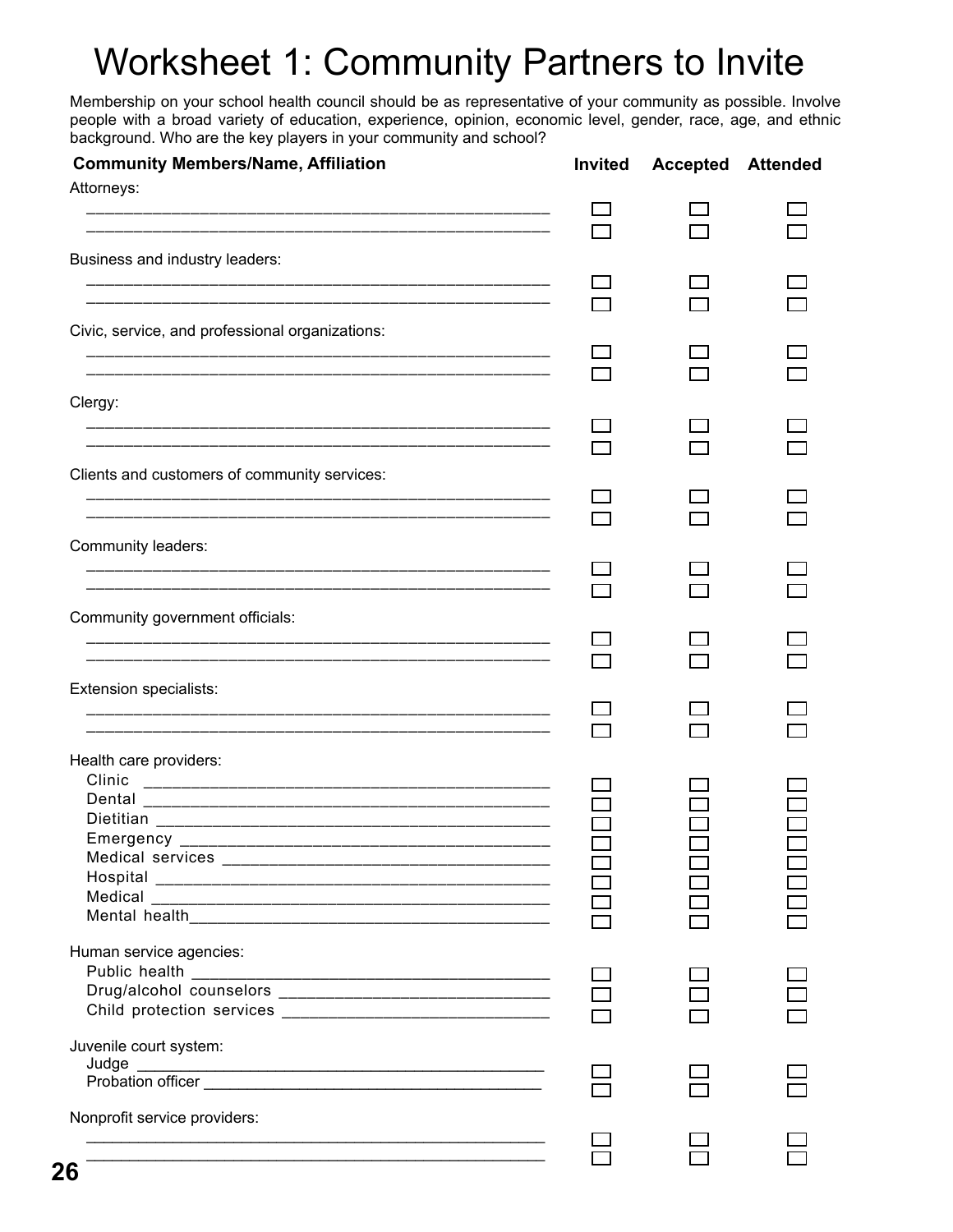| <b>Community Members/Name, Affiliation</b>                                                                                    | <b>Invited</b> | <b>Accepted Attended</b> |  |
|-------------------------------------------------------------------------------------------------------------------------------|----------------|--------------------------|--|
| Nonprofit service providers:                                                                                                  |                |                          |  |
|                                                                                                                               |                |                          |  |
| Parents:                                                                                                                      |                |                          |  |
|                                                                                                                               |                |                          |  |
| <u> 1989 - Johann Stoff, deutscher Stoff, der Stoff, der Stoff, der Stoff, der Stoff, der Stoff, der Stoff, der S</u>         |                |                          |  |
|                                                                                                                               |                |                          |  |
|                                                                                                                               |                |                          |  |
| <u> 1999 - 1999 - 1999 - 1999 - 1999 - 1999 - 1999 - 1999 - 1999 - 1999 - 1999 - 1999 - 1999 - 1999 - 1999 - 19</u>           |                |                          |  |
| Parent teacher organizations:                                                                                                 |                |                          |  |
|                                                                                                                               |                |                          |  |
|                                                                                                                               |                |                          |  |
| Police department:                                                                                                            |                |                          |  |
|                                                                                                                               |                |                          |  |
| Public media:                                                                                                                 |                |                          |  |
|                                                                                                                               |                |                          |  |
|                                                                                                                               |                |                          |  |
|                                                                                                                               |                |                          |  |
| School personnel:                                                                                                             |                |                          |  |
|                                                                                                                               |                |                          |  |
| Coach<br><u> 1989 - Johann John Barn, mars ann an t-Amhraid ann an t-Amhraid ann an t-Amhraid ann an t-Amhraid ann an t-A</u> |                |                          |  |
|                                                                                                                               |                |                          |  |
|                                                                                                                               |                |                          |  |
|                                                                                                                               |                |                          |  |
|                                                                                                                               |                |                          |  |
|                                                                                                                               |                |                          |  |
|                                                                                                                               |                |                          |  |
| Principal                                                                                                                     |                |                          |  |
|                                                                                                                               |                |                          |  |
|                                                                                                                               |                |                          |  |
| School social worker                                                                                                          |                |                          |  |
|                                                                                                                               |                |                          |  |
| Teacher                                                                                                                       |                |                          |  |
|                                                                                                                               |                |                          |  |
|                                                                                                                               |                |                          |  |
| Senior citizens:                                                                                                              |                |                          |  |
|                                                                                                                               |                |                          |  |
|                                                                                                                               |                |                          |  |
|                                                                                                                               |                |                          |  |
| Students:                                                                                                                     |                |                          |  |
|                                                                                                                               |                |                          |  |
|                                                                                                                               |                |                          |  |
|                                                                                                                               |                |                          |  |
|                                                                                                                               |                |                          |  |
| Volunteer health agencies:                                                                                                    |                |                          |  |
|                                                                                                                               |                |                          |  |
|                                                                                                                               |                |                          |  |
| Others:                                                                                                                       |                |                          |  |
|                                                                                                                               |                |                          |  |
|                                                                                                                               |                |                          |  |
|                                                                                                                               |                |                          |  |
|                                                                                                                               |                |                          |  |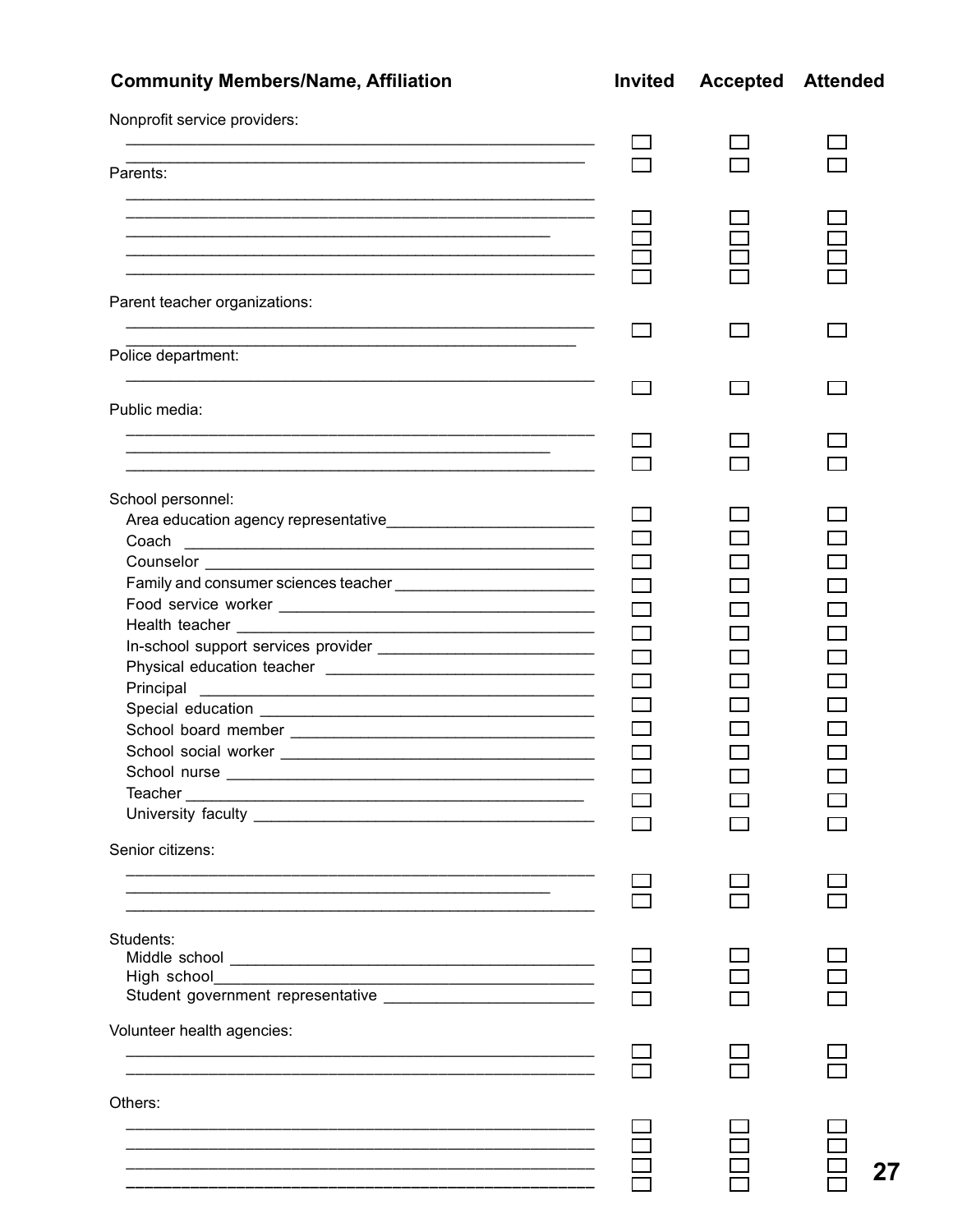## Worksheet 2: Creating a Vision for Your Community and Schools

1. What three things do you like best about our schools?

- 2. If you could change one thing about our schools, what would it be?
- 3. What worries you most about your children (or the children of our community) and their lives now?
- 4. What is one wish that you have for your children (or the children of our community)?
- 5. What could the schools do to make this community a better place to live?
- 6. What could our community do to make this a better place to live?
- 7. What could families do to make this community a better place to live?
- 8. What could this SHAC do to make this community a better place to live?

 $\mathcal{L}_\mathcal{L} = \mathcal{L}_\mathcal{L} = \mathcal{L}_\mathcal{L} = \mathcal{L}_\mathcal{L} = \mathcal{L}_\mathcal{L} = \mathcal{L}_\mathcal{L} = \mathcal{L}_\mathcal{L} = \mathcal{L}_\mathcal{L} = \mathcal{L}_\mathcal{L} = \mathcal{L}_\mathcal{L} = \mathcal{L}_\mathcal{L} = \mathcal{L}_\mathcal{L} = \mathcal{L}_\mathcal{L} = \mathcal{L}_\mathcal{L} = \mathcal{L}_\mathcal{L} = \mathcal{L}_\mathcal{L} = \mathcal{L}_\mathcal{L}$ 

Published in *Promoting Healthy Youth, Schools, and Communities: A Guide to Community-School Health Councils,* American Cancer Society, 2003. Adapted from *Step by Step to Comprehensive School Health: The Program Planning Guide*, by William M. Kane; Santa Cruz, CA: ETR Associates, 1993; 65-68.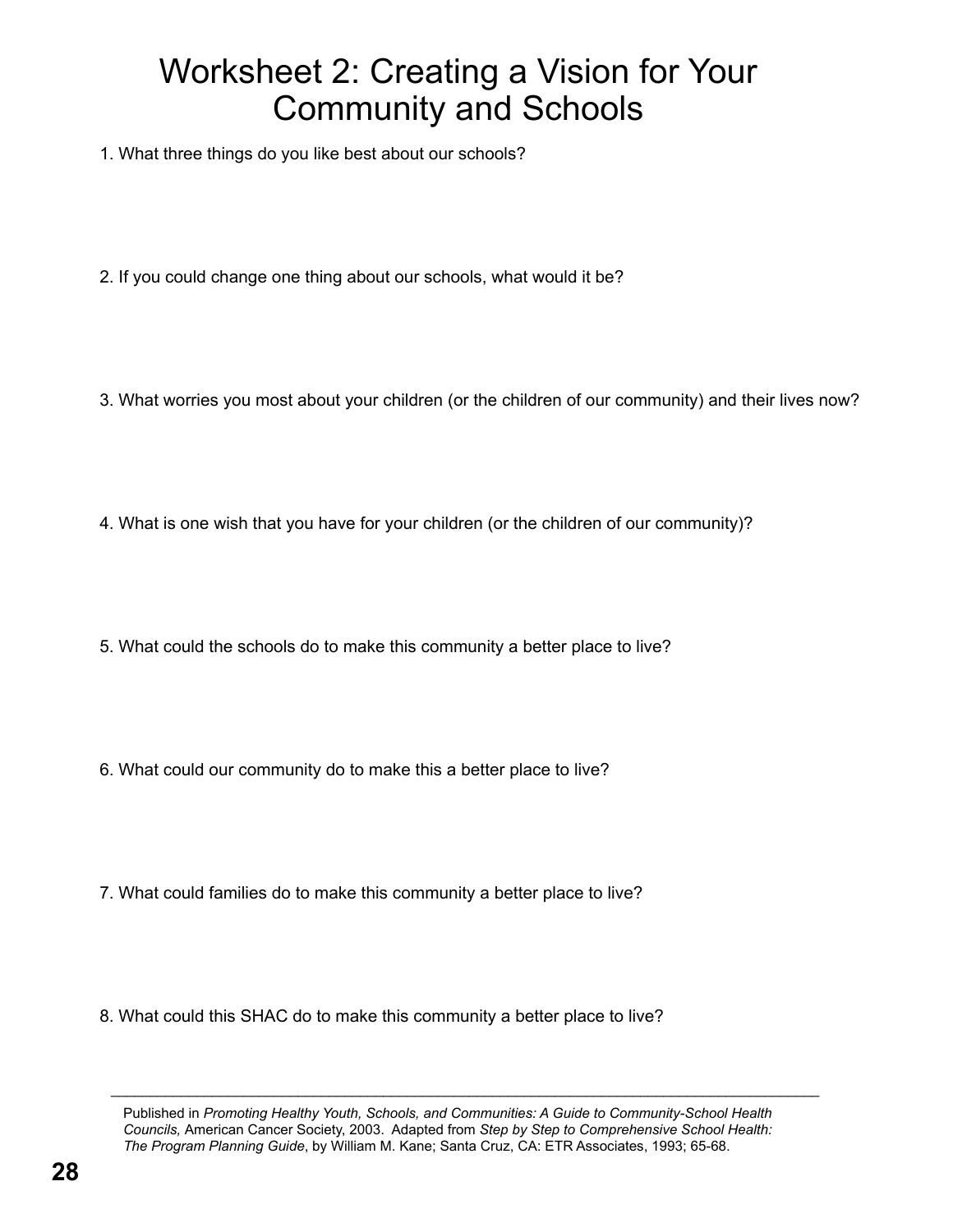## Worksheet 3: Our Vision of the Future

**Task I:** Write three sentences that express your aspirations (hopes) for the children, youth, and families living in our community.

1.

2.

3.

**Task II:** Write four sentences that describe the role of schools, families, our community, and this SHAC in helping children and youth grow up healthy, safe, and happy.

1.

2.

3.

4.

Published in *Promoting Healthy Youth, Schools, and Communities: A Guide to Community-School Health Councils,* American Cancer Society, 2003. Adapted from *Step by Step to Comprehensive School Health: The Program Planning Guide*, by William M. Kane; Santa Cruz, CA: ETR Associates, 1993; 65-68.

 $\mathcal{L}_\mathcal{L} = \mathcal{L}_\mathcal{L} = \mathcal{L}_\mathcal{L} = \mathcal{L}_\mathcal{L} = \mathcal{L}_\mathcal{L} = \mathcal{L}_\mathcal{L} = \mathcal{L}_\mathcal{L} = \mathcal{L}_\mathcal{L} = \mathcal{L}_\mathcal{L} = \mathcal{L}_\mathcal{L} = \mathcal{L}_\mathcal{L} = \mathcal{L}_\mathcal{L} = \mathcal{L}_\mathcal{L} = \mathcal{L}_\mathcal{L} = \mathcal{L}_\mathcal{L} = \mathcal{L}_\mathcal{L} = \mathcal{L}_\mathcal{L}$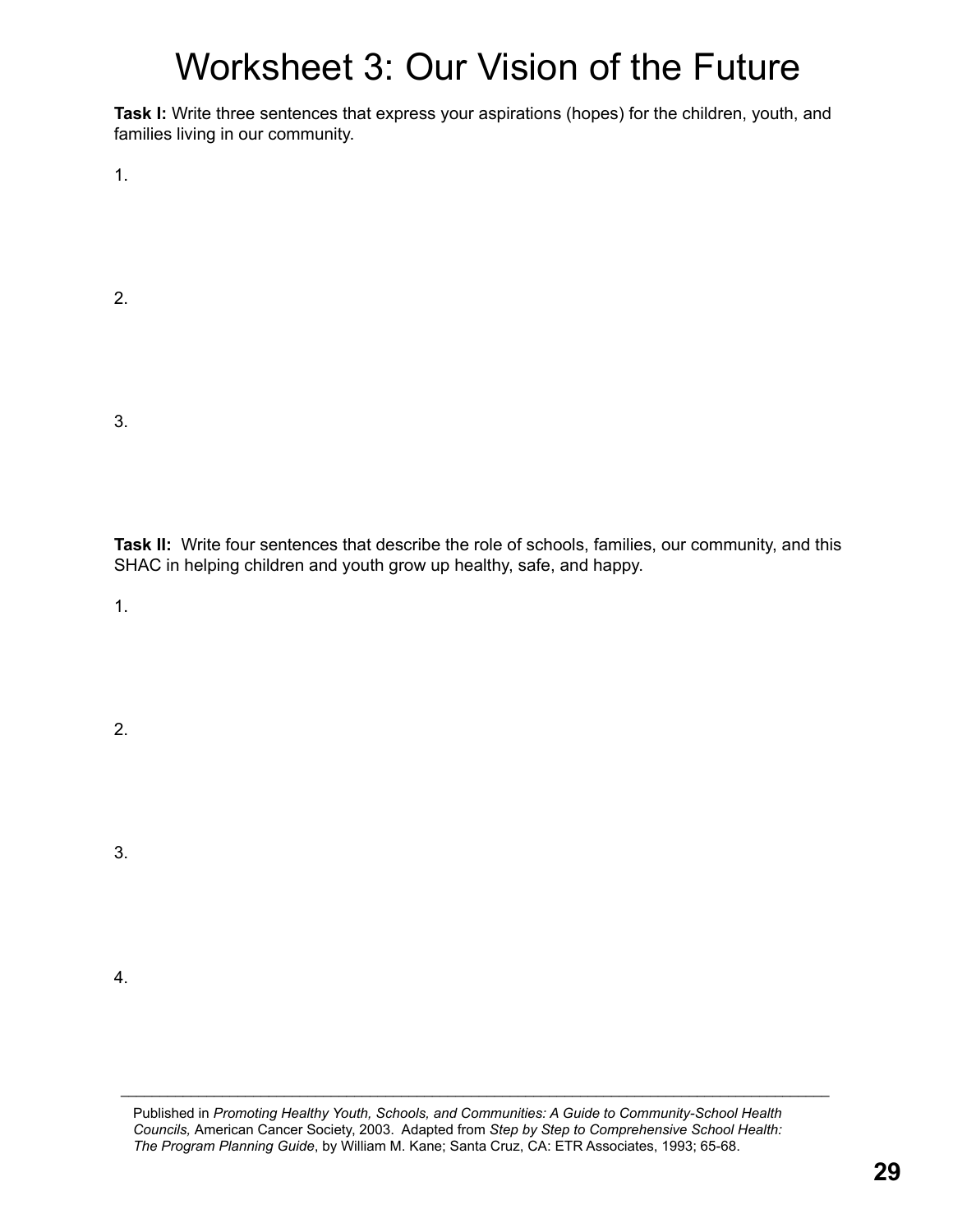|  |  |  |  |  | Vision Skills   Incentives   Resources   Action Plan $\blacksquare = \textbf{Change}/\textbf{C}$ |
|--|--|--|--|--|--------------------------------------------------------------------------------------------------|
|--|--|--|--|--|--------------------------------------------------------------------------------------------------|

## What happens when critical pieces are missing?

| <b>Missing</b><br><b>This</b> | <b>Skills</b>                 | <b>Incentives</b>             | <b>Resources</b>              | <b>Action Plan</b>            | = Confusion           |
|-------------------------------|-------------------------------|-------------------------------|-------------------------------|-------------------------------|-----------------------|
| <b>Vision</b>                 | <b>Missing</b><br><b>This</b> | <b>Incentives</b>             | <b>Resources</b>              | <b>Action Plan</b>            | = Anxiety             |
| <b>Vision</b>                 | <b>Skills</b>                 | <b>Missing</b><br><b>This</b> | <b>Resources</b>              | <b>Action Plan</b>            | <b>= Slow Change</b>  |
| <b>Vision</b>                 | <b>Skills</b>                 | <b>Incentives</b>             | <b>Missing</b><br><b>This</b> | <b>Action Plan</b>            | <b>= Frustration</b>  |
| <b>Vision</b>                 | <b>Skills</b>                 | <b>Incentives</b>             | <b>Resources</b>              | <b>Missing</b><br><b>This</b> | <b>= False Starts</b> |

 $\_$  , and the set of the set of the set of the set of the set of the set of the set of the set of the set of the set of the set of the set of the set of the set of the set of the set of the set of the set of the set of th

Published in *Promoting Healthy Youth, Schools, and Communities: A Guide to Community-School Health Councils,* American Cancer Society, 2003. Adapted from *Step by Step to Comprehensive School Health: The Program Planning Guide*, by William M. Kane; Santa Cruz, CA: ETR Associates, 1993; 65-68.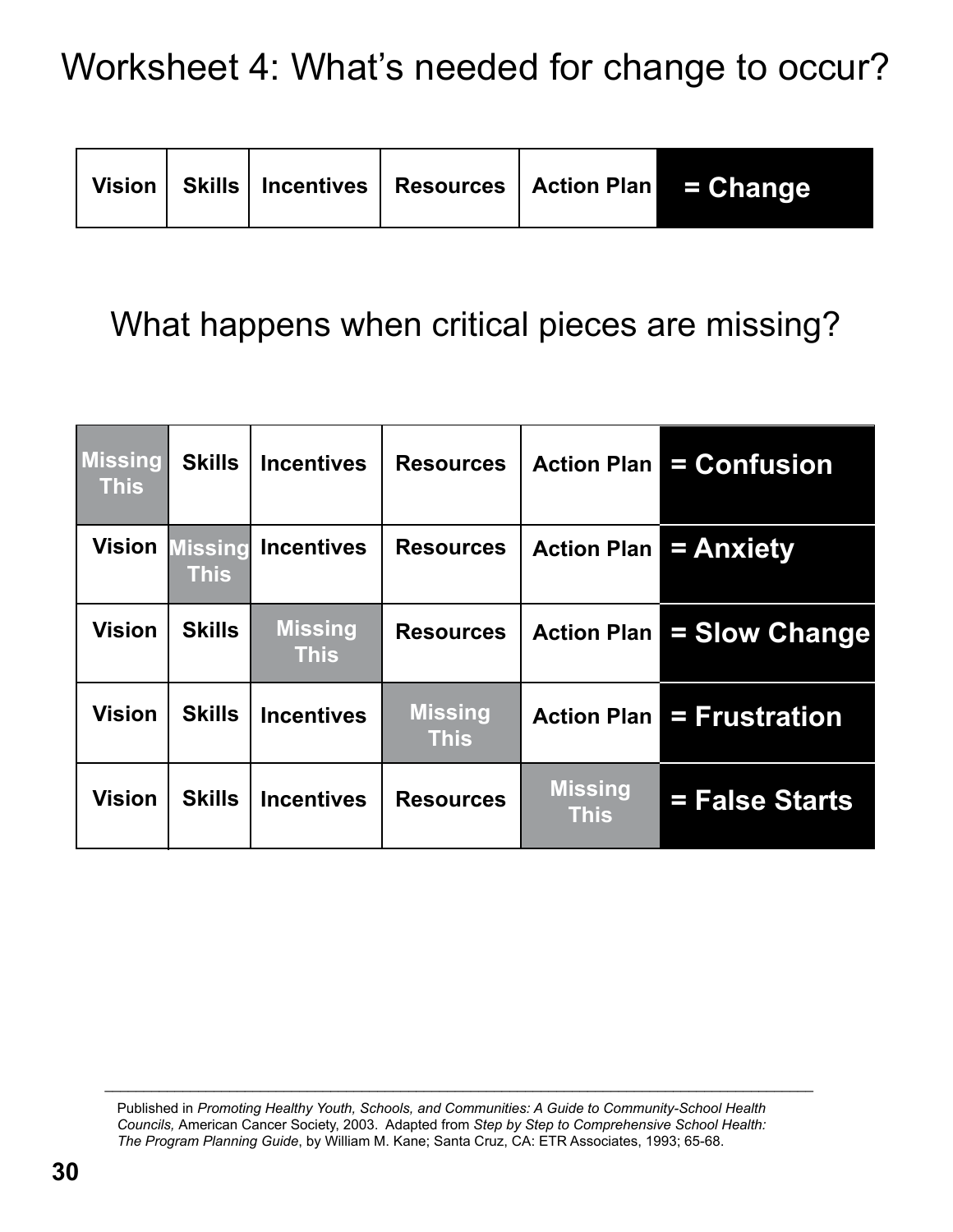## Published in *Promoting Healthy Youth, Schools, and Communities: A Guide to Community-School Health Councils,* American Cancer Society, 2003. Adapted from *Step by Step to Comprehensive School Health: The Program Planning Guide*, by William M. Kane; Santa Cruz, CA: ETR Associates, 1993; 65-68.

## Worksheet 5: A Process for Change

## **Step 1: Get together**

- Commit to work together on school health
- Involve the right people
- Hold the first meeting
- 

## **Step 2: Create a vision**

- Develop a base of common knowledge
- About school health
- Define a shared vision *Reflect and celebrate*

## **Step 3: Develop a plan**

- Identify priorities
- Design an action plan *Reflect and celebrate*

## **Step 4: Take action**

- Implement plan
- Celebrate achievements
- Recognize contributions
- 

## **Step 5: Review commitment**

- Build community reputation
- Deepen commitment to vision
- Recruit new members and develop new leaders

 $\mathcal{L}_\mathcal{L} = \mathcal{L}_\mathcal{L} = \mathcal{L}_\mathcal{L} = \mathcal{L}_\mathcal{L} = \mathcal{L}_\mathcal{L} = \mathcal{L}_\mathcal{L} = \mathcal{L}_\mathcal{L} = \mathcal{L}_\mathcal{L} = \mathcal{L}_\mathcal{L} = \mathcal{L}_\mathcal{L} = \mathcal{L}_\mathcal{L} = \mathcal{L}_\mathcal{L} = \mathcal{L}_\mathcal{L} = \mathcal{L}_\mathcal{L} = \mathcal{L}_\mathcal{L} = \mathcal{L}_\mathcal{L} = \mathcal{L}_\mathcal{L}$ 

• Adapt and expand action plan

## *Repeat the process beginning with "Get together."*

• Evaluate progress *Reflect and celebrate* 

• Decide to act *Reflect and celebrate*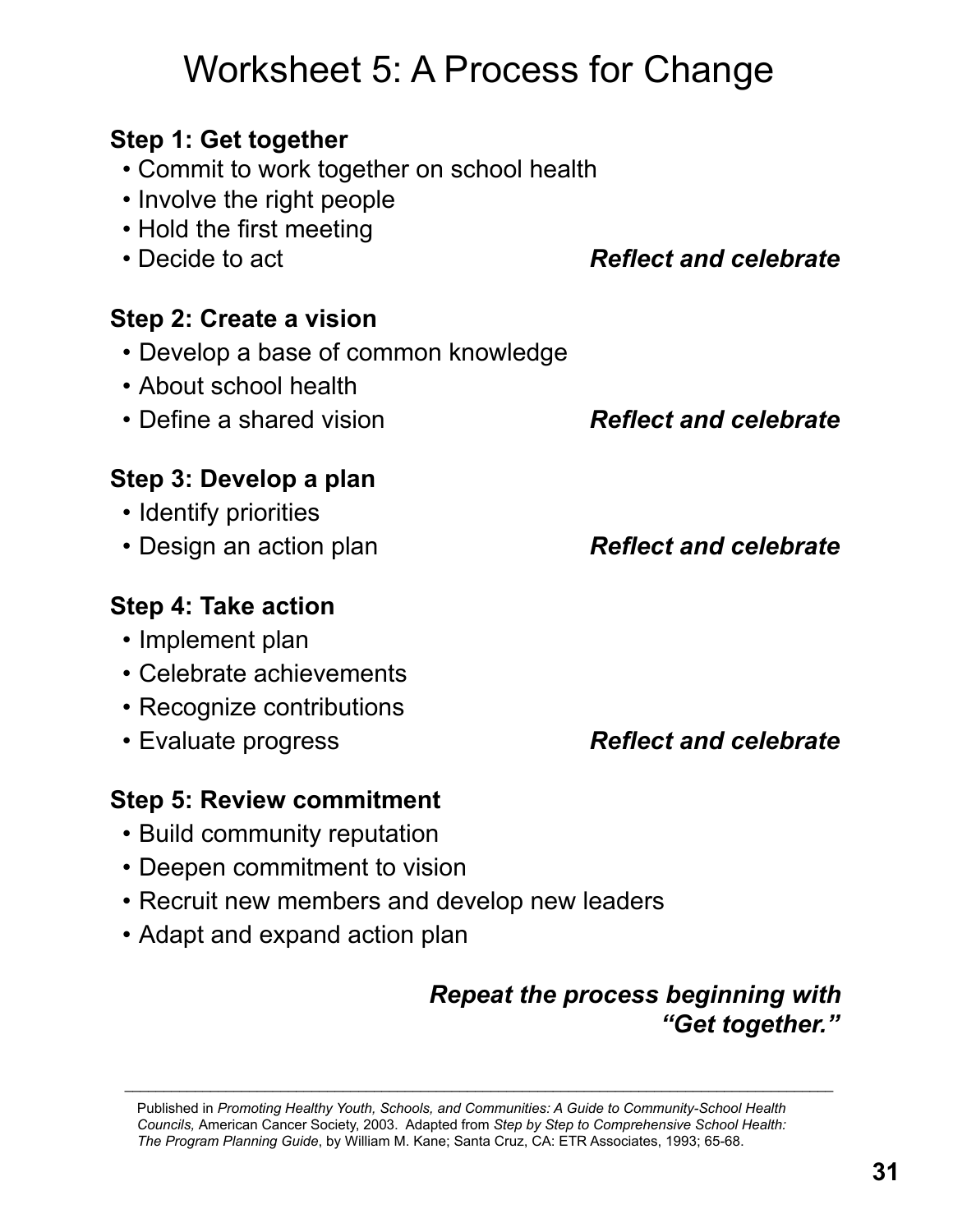## Worksheet 6: The Wellness Policy Process

Successful creation of a local wellness policy consists of eight steps. This graphic will be helpful in outlining the process for developing, implementing, and evaluating wellness policies. By following this process, you can provide continuous quality improvement of your school's efforts to positively impact student and staff health and well being.

The *2004 Child Nutrition and WIC Reauthorization Act* makes it mandatory for all local school districts participating in the Federal School Meal Programs to create a local wellness policy by July 2006. Because of this law, school districts in most cases have adopted a wellness policy.

However, a local SHAC should:

- 1. Obtain and review the policy
- 2. Determine if there are gaps
- 3. Determine if administrative guidelines to ensure implementation have been developed

Make an effort to commend the school district for its policy's strengths and help develop recommendations for addressing additional needs and gaps. Policies should be broad in scope. Details regarding implementation and evaluation are most often addressed in administrative guidelines. Action for Healthy Kids has developed an excellent on-line wellness policy tool to for help in developing policies. It can be found at: www.actionforhealthykids.org

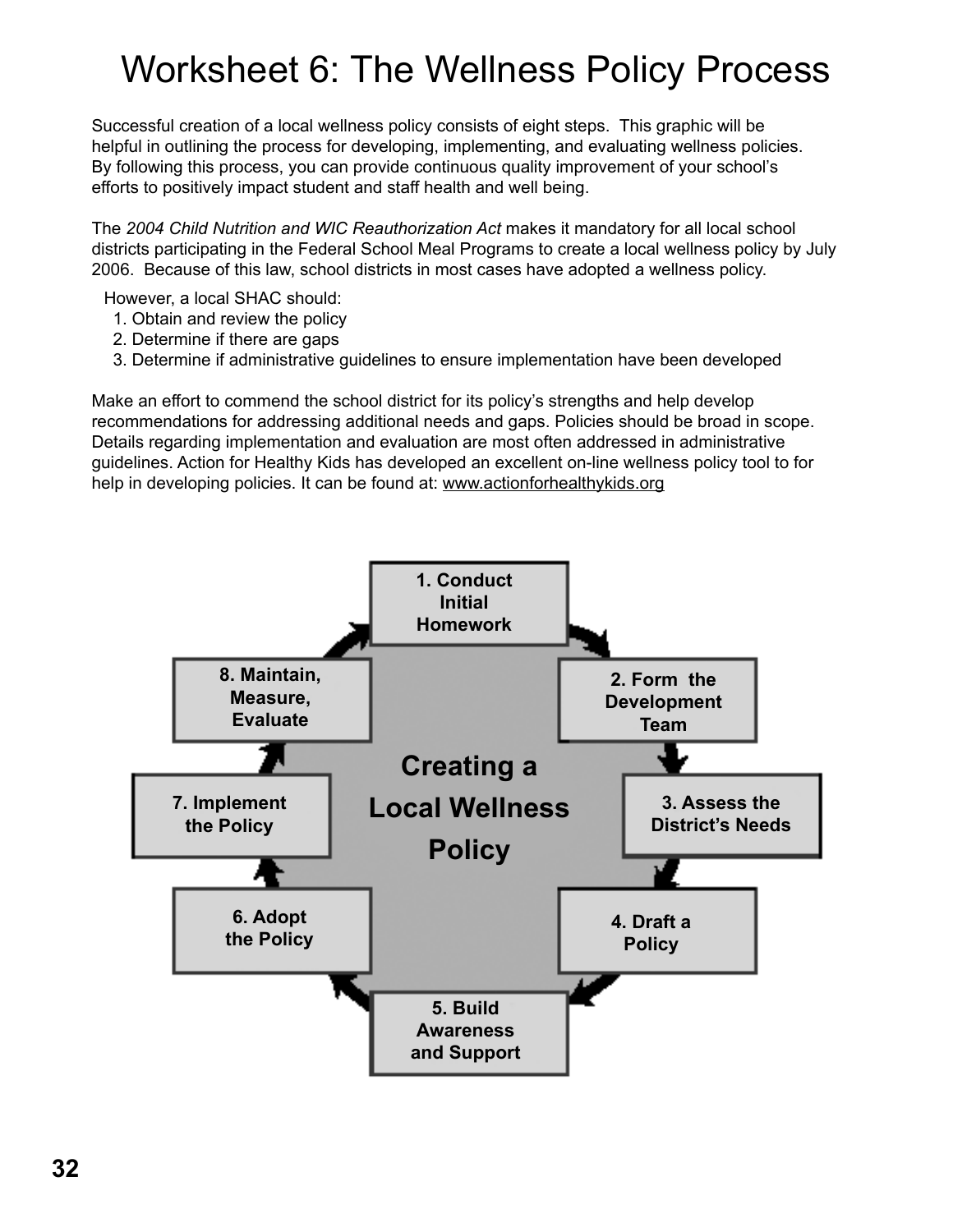## Worksheet 7: Priority Focus Areas for a School Health Advisory Council